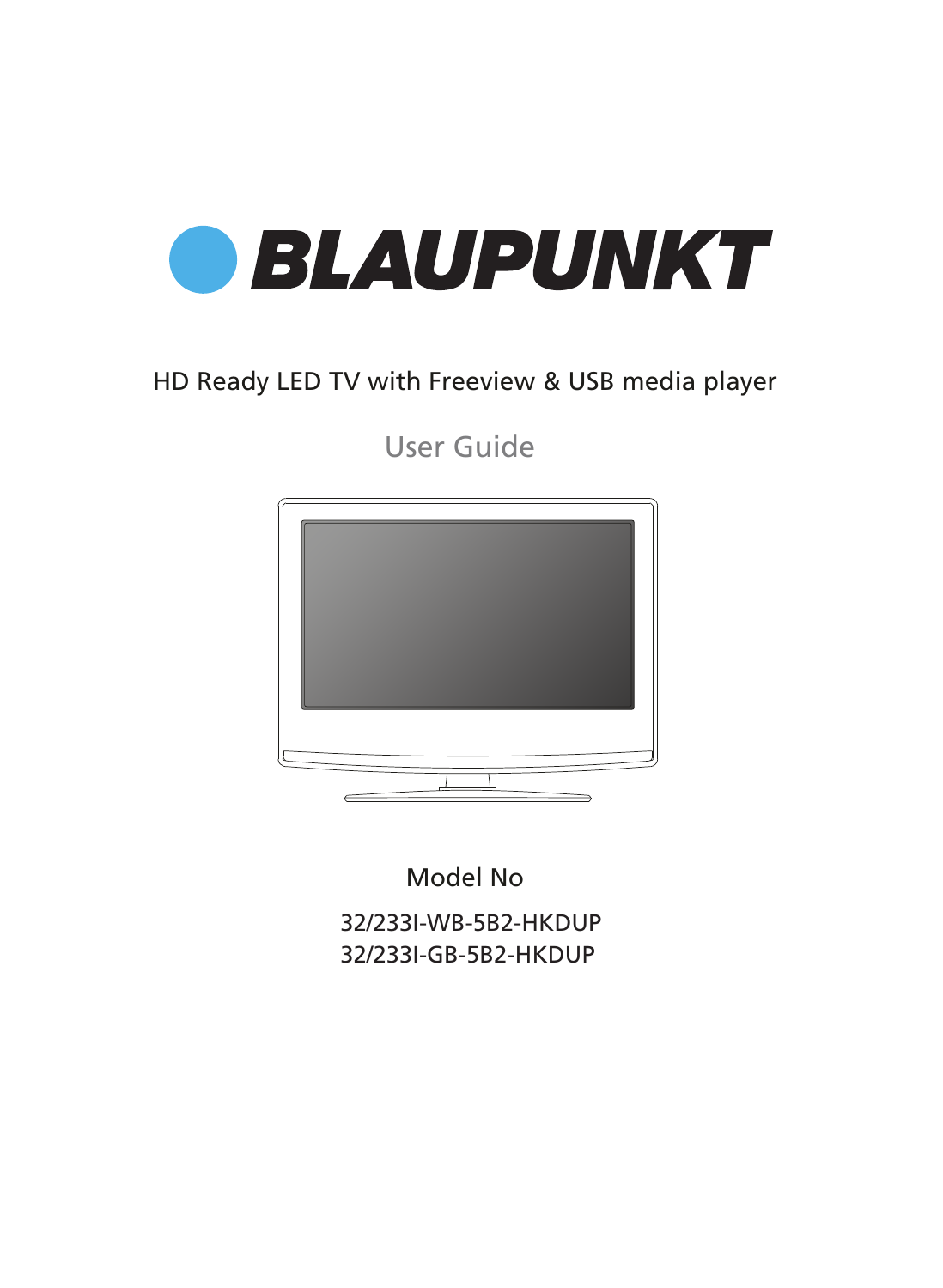### **Important safety instruction**



### **Please read these instructions. All the safety and operating instructions should be read before the appliance is operated.**

#### **Warnings**

• Television sets which weigh 20kg or more must be lifted and carried by at least 2 people.

This television does not contain any parts that are serviceable by the user. In case of a fault, contact the manufacturer or authorised service department. Exposing the internal parts inside the TV may endanger your life. The manufacturers guarantee does not extend to faults caused by repairs carried out by unauthorised third parties.

To reduce the risk of fire, electric shock or damage to the TV, do not expose it to dust, rain or moisture. Never expose the TV to dripping or splashing and do not place objects filled with liquids on or near the TV.

• Do not connect any external devices (DVD player, games console etc) when the TV is switched on. Disconnect both the TV and device from the mains before connecting. Only switch appliances on when the connection process is complete.

Do not place the television in a confined space and do not obstruct the ventilation openings at the rear of the television.

• When installing on a wall, ensure the TV is at least 5cm from the wall for ventilation.

• Always ensure that the TV's ventilation openings are not covered with items such as newspapers, tablecloths, curtains, etc.

• Dispose of this television and any components including batteries in an environmentally friendly manner. If in doubt, please contact your local authority for details of recycling.

#### **Safety**

• For your safety, this appliance is fitted with a fused 3 pin mains plug. Should the fuse need to be replaced, ensure that any replacement is of the same amperage and approved with the BSI mark.

• Never try and replace the mains plug unless you have adequate qualifications and are legally authorised to do so. In the event that a replacement mains cable is required, contact the manufacturer for a suitable replacement.

• Never use the television if it is damaged in any way.

• Always place the television on a flat level surface avoiding anywhere which may be subject to strong vibration.

• The ideal distance to watch the television is approximately five times the length of the diagonal measurements of the TV screen.

• Ensure the television is not placed on top of the power cable as the weight of the television may damage the cable and cause a safety hazard.

• Never place mobile phones, speakers or any other device which may cause magnetic or radio interference, near the television. If interference is apparent, move the device causing the interference away from the television.

• To disconnect the apparatus from the mains, please use the mains plug located on the underside/rear of the TV.

• Ensure that the mains plug is always easily accessible.

#### **WARNING: Excessive noise when using earphones and headphones can cause loss of hearing.**

#### **Maintenance**

• To clean your TV, wipe with a soft, dry cloth. If the surfaces are extremely dirty, use a soft cloth dipped in a soap and water solution or a weak detergent solution.

• Never use alcohol, paint thinner or benzene to clean this unit.

• Before using a chemically treated cloth, read the instructions that came with the cloth carefully.

#### **CAUTION: If water or other liquid enters the television through the display panel surface, a malfunction may occur.**



### **Packaging**

• The safest way to transport your item is in the original box/packaging - please save your packaging for this.

• You will need the original box/packaging in the event of warranty/service repair or support. We are unable to carry out warranty/service if you are unable to package the item correctly.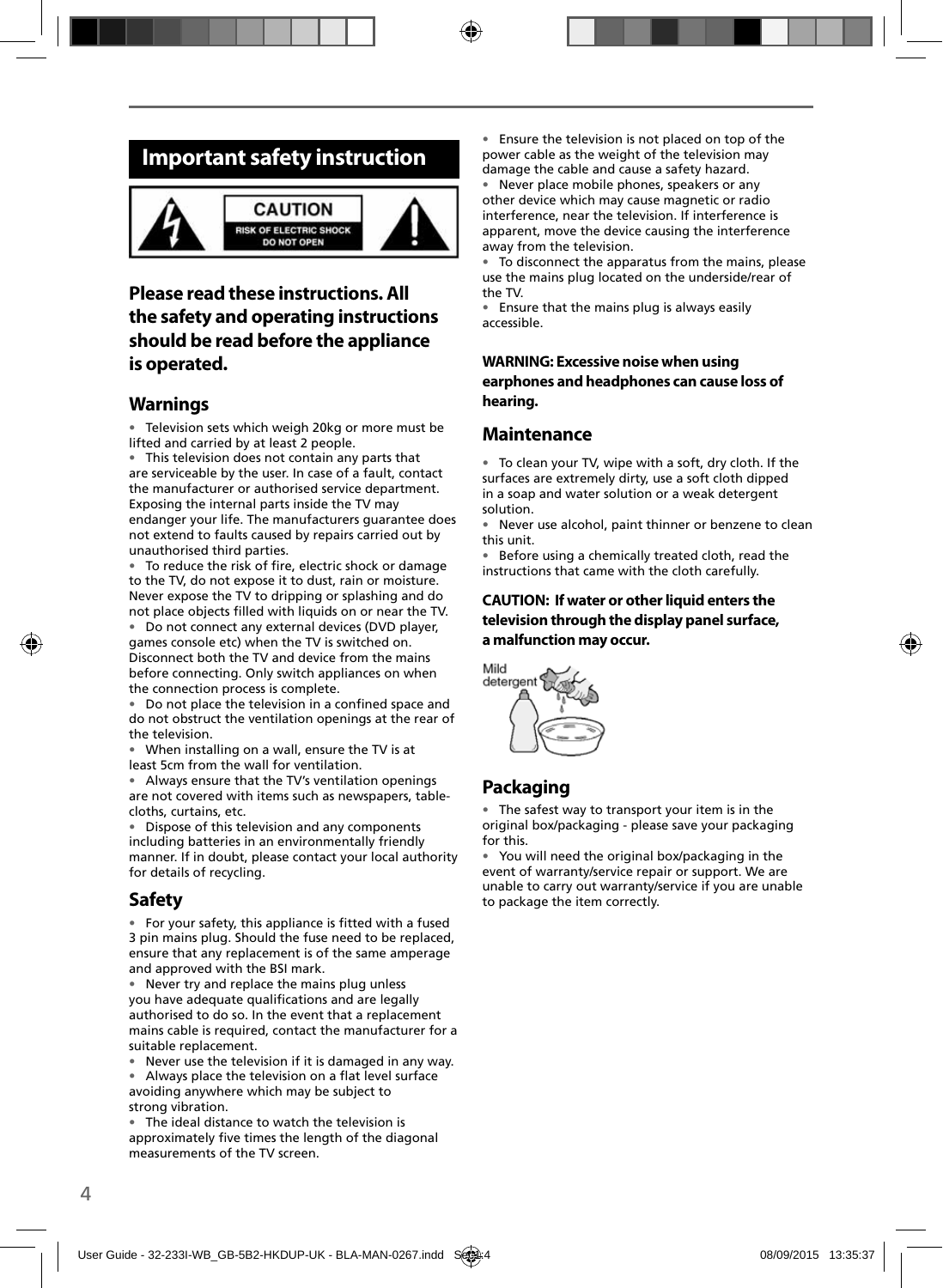#### **Important information regarding use of video**  games, computers, captions or other fixed image **displays**

The extended use of fixed image program material can cause a permanent "shadow image" on the LCD/LED panel, also known as "screen burn".

This "shadow image" can appear in the background during normal viewing. This type of irreversible LCD/LED panel deterioration can be limited by observing the following steps:

1. Reduce the brightness/contrast setting to a minimum suitable viewing level.

2. Do not display the fixed image for extended periods of time.

3. Turn the power off when not in use.

Examples of images that are more likely to cause "screen burn" are as follows (this is not an exhaustive list):

• TV channel logos: e.g. shopping channel logos and pricing displays - especially if they are bright and stationary. Moving or low-contrast graphics are less likely to cause ageing of the screen.

• Time displays.

• Teletext: Do not view a stationary page for a long period of time

• TV/DVD menus: e.g. listings of DVD disc content.

• Pause mode: Do not leave the TV in pause mode for long periods of time, e.g. when watching DVDs or videos.

**Important: Once 'shadow image/screen burn' occurs, it will never disappear and is not repairable under warranty.**

### **How do I dispose of this product?**

**UK:** Waste electrical products should not be disposed of with household waste. Please dispose of the product at a designated collection point for recycling of WEEE. For your nearest facilities, please see www.recycle-more.co.uk or in store for details.



**ROI:** Waste electrical products should not be disposed of with household waste. Separate disposal facilities exist. Check with your local authority or retailer for recycling advice.

### **Batteries**

• Do not expose batteries to high temperatures, excessive heat, prolonged sunshine or fire as this may cause leakage, explosion or ignition.

Observe the correct polarity when inserting batteries. • Do not use different types of batteries together or mix old and new batteries.

• Dispose of batteries in an environmentally friendly way.

• Certain regions may regulate the disposal of batteries. Please consult your local authority.

### **Trademarks**

#### **HDMI**

The terms HDMI and HDMI High-Definition Multimedia Interface, and the HDMI Logo are trademarks or registered trademarks of HDMI Licensing, LLC in the United States and other countries.

#### **HDTV**

The "HD TV" Logo is a trademark of DIGITALEUROPE.

#### **HDTV 1080p**

The "HD TV 1080p" Logo is a trademark of DIGITALEUROPE.

#### **DVB**

The DVB logo is the registered trademark of the Digital Video Broadcasting (DVB) project.

#### **FREEVIEW**

The FREEVIEW words and logos are trade marks of DTV Services LTD. © DTV Services Ltd.

#### **SAORVIEW**

SAORVIEW is a registered trademark owned by RTÉ.

### **TV Models with built in DVD players**



CLASS 1<br>LASER PRODUCT

#### This caution label is located on the rear panel of the unit

THIS UNIT IS A CLASS 1 LASER PRODUCT. THIS UNIT USES A VISIBLE LASER BEAM WHICH COULD CAUSE HAZARDOUS RADIATION EXPOSURE IF DIRECTED. BE SURE TO OPERATE THE PLAYER CORRECTLY AS INSTRUCTED. WHEN THIS UNIT IS PLUGGED INTO THE WALL OUTLET, DO NOT PLACE YOUR EYES CLOSE TO THE OPENINGS TO LOOK INTO THE INSIDE OF THIS UNIT. USE OF CONTROLS OR ADJUSTMENTS OR PERFORMANCE OF PROCEDURES OTHER THAN THOSE SPECIFIED HEREIN MAY RESULT IN HAZARDOUS RADIATION EXPOSURE.

DO NOT OPEN COVERS AND DO NOT REPAIR YOURSELF. REFER SERVICING TO OUALIFIED PERSONNEL.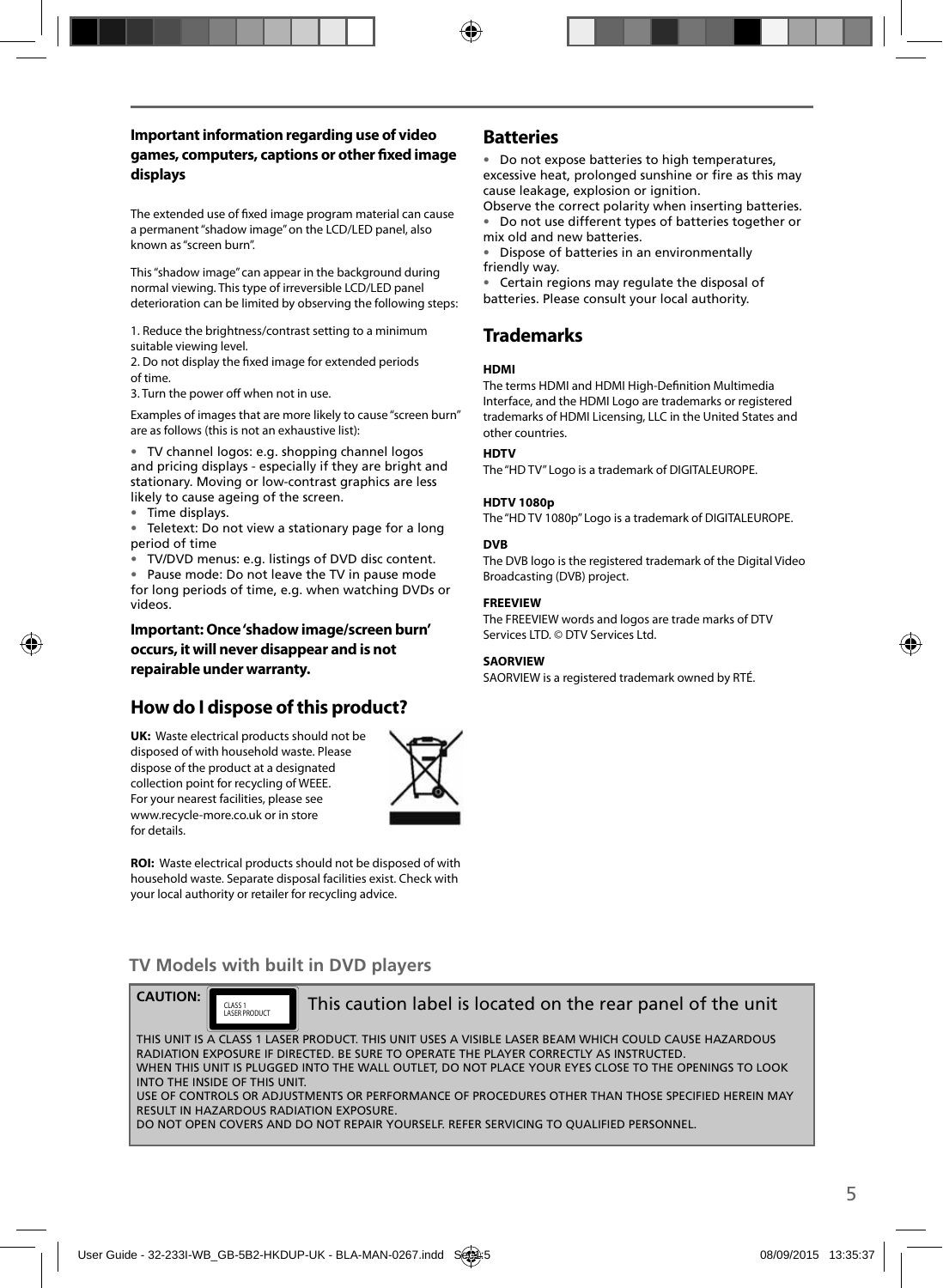## **CONTENTS**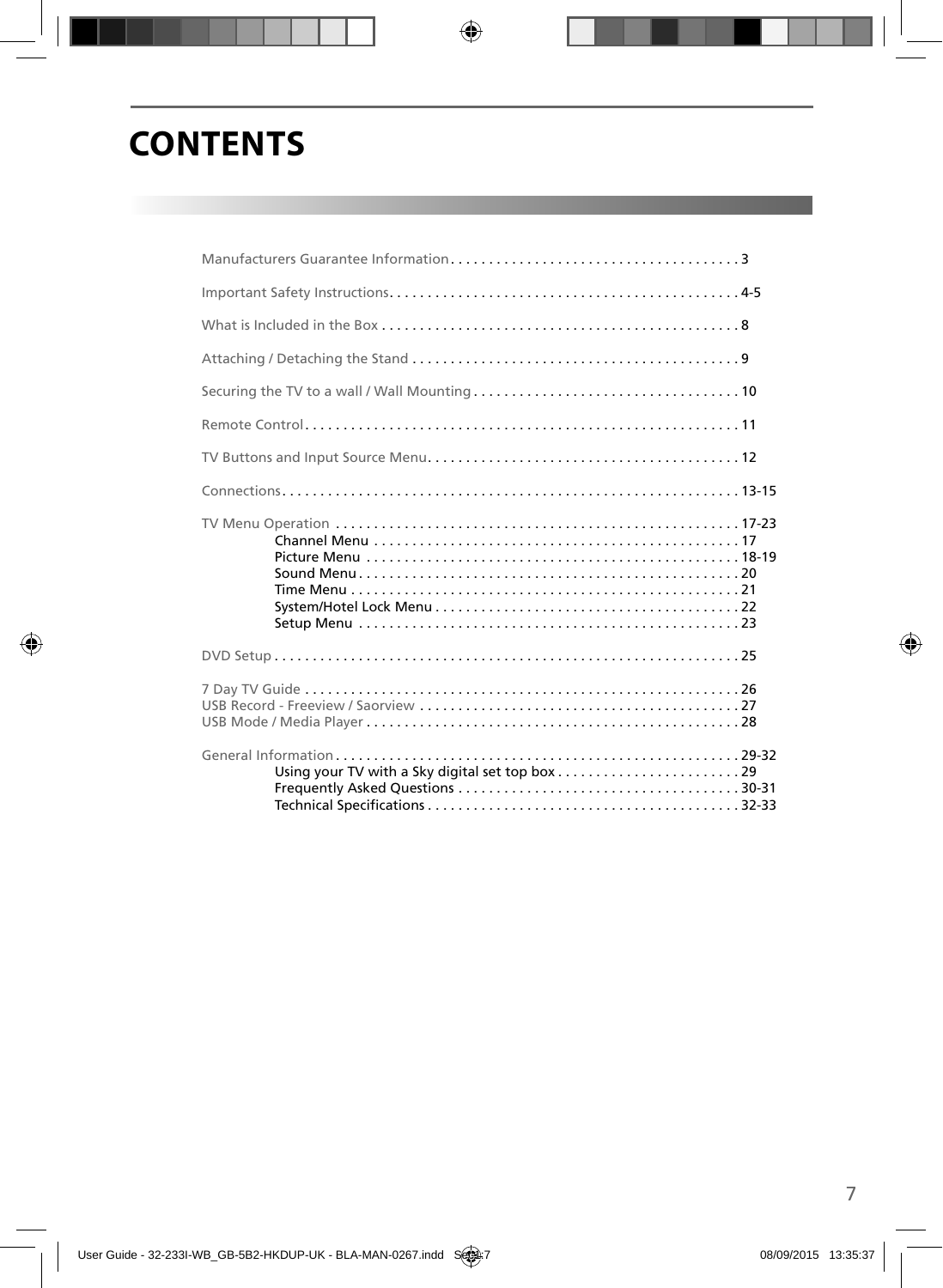## **WHAT IS INCLUDED IN THE BOX**

### Accessories

Included with this TV are the following accessories

#### 1 x User Guide



#### 1 x Quick Start Guide

Quick Start Guide

#### 1 x TV



1 x RF Cable



1 x Remote Control



#### 2 x AAA Batteries



1 x Mini Component / YPbPr



1 x Mini Composite / AV



1 x Stand Installation Pack (Includes stand base, stand neck and screws)



Please save your box/packaging as you will need this in the event of warranty/service repair or support. We are unable to carry out warranty/service if you are unable to package it correctly. The safest way to package your item in the event of warranty/service repair is in it's original box/packaging.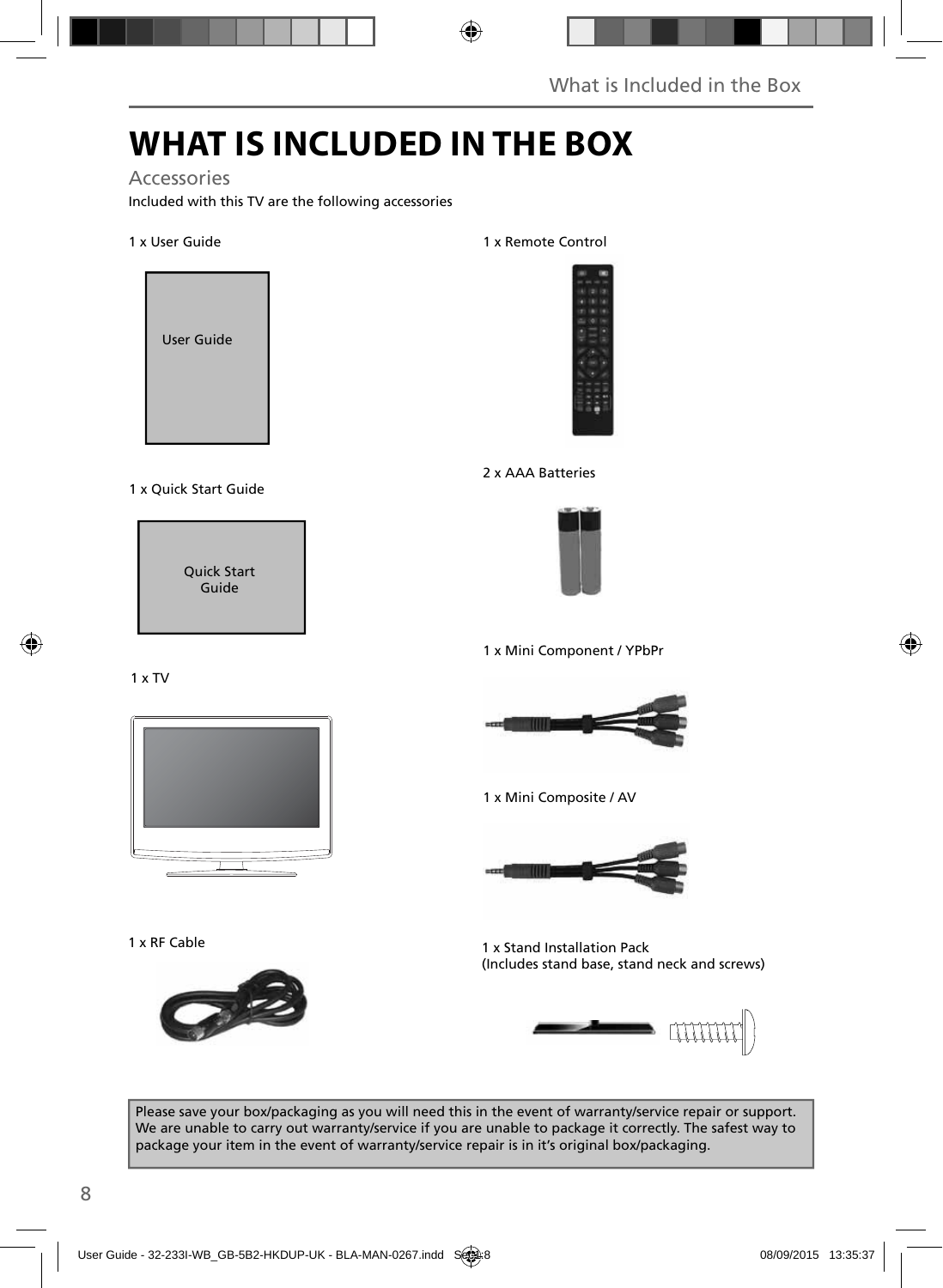## **ATTACHING/DETACHING THE STAND**

### Attaching the stand

To complete the stand installation you will require a cross head screw driver

There are two types of screws provided as shown below.



Used for attaching the stand neck

to the TV  $(f_0, 1)$ 

**3 x ST (4x14) 3 x ST (3.7x18) 3 x ST (3.7x18)** 

Used for attaching the stand base to the stand neck (fig.3)



(fig.1) Attach the stand neck to the rear of the TV set using the 3 x ST(4x14) screws provided.



(fig.2) Peel off the protective plastic cover then attach the stand base to the stand neck.



(fig.3) Secure the base to the neck by using the 3 x ST(3.7x18) screws provided.

### Detaching the stand

Remove the screws highlighted then remove the stand base and neck from the rear of the TV set.



HELPFUL ADVICE FOR FIRST TIME STAND INSTALLATION

When securing the self-tapping screw/s into the base of the stand (on first installation) the screw/s will be naturally tight as they create a thread in the plastic of the stand neck in order to support a TV of this size.

a) Ensure the cross head screw driver tip fits correctly into the head of the screw and that it is not too big or small.

b) Screw in all screws individually and partially before tightening all of the screws fully.

c) If they become very tight try loosening them slightly and then re-tightening them once again as this will continue the process of creating the thread for the screws.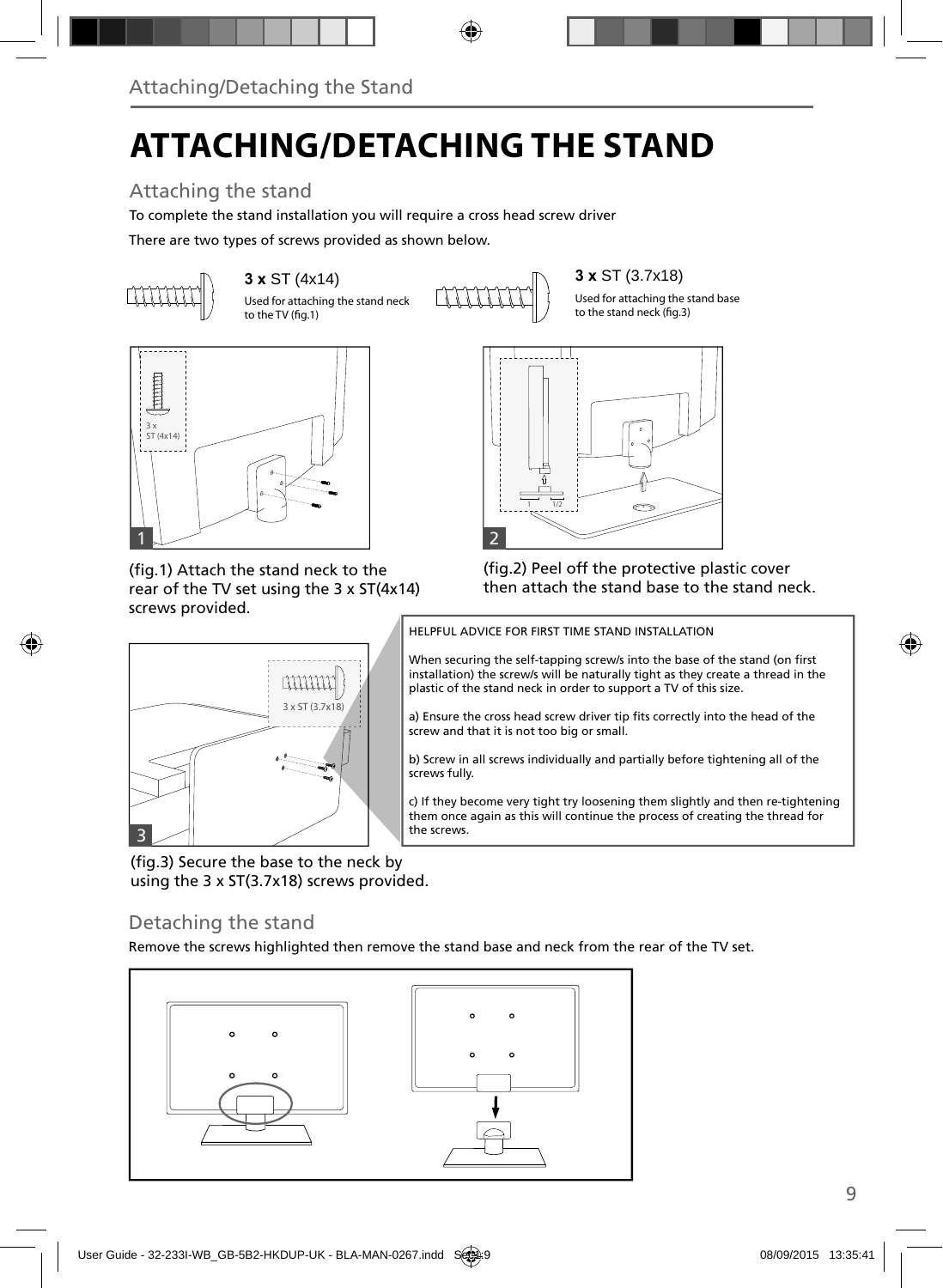## **SECURING THE TV TO A WALL**

### Securing the TV to a wall with anti-tip straps

For maximum security in the home when using a TV with its stand anti-tip straps should be fitted. These are available from supermarket websites and other websites and are an easy, inexpensive and effective way of ensuring your TV stays safely upright. Straps are designed to be attached to the rear of the TV and then tethered to the wall or the furniture the TV is stood on.

#### Note - Please ensure that children do not climb on the TV set.

**A)** Using one or both of the top wall-mounting holes and screws (the screws are already supplied in the wall mounting holes) fasten one end of the fastening cord/s to the TV.



**B)** Secure the other end of the fastening cord/s to your wall. (you will need screws/fixings suitable for your wall type - available separately from most DIY stores).



The Royal Society for the Prevention of Accidents is urging people to take care with flat-screen televisions.

RoSPA stated in 2010 that "Toddlers are particularly at risk of pulling flat-screen televisions on to themselves. They are unsteady on their feet and are attracted by colourful television images."

The risk is increased as televisions become lighter.

### Wall Mounting

IMPORTANT - Before drilling any holes in the wall ensure you are not drilling where there could be any electrical wires, water or gas pipes.



1) Remove the four screws highlighted that are supplied in the wall mounting holes.

2) The wall mount can now be easily attached to the mounting holes on the rear of the TV.

For VESA wall mounting information please refer to the Technical Specification page.

For optimum viewing, if wall mounting the TV higher than eye level, the TV should be tilted downwards so that the TV's screen is 'face on'. See fig 1 and 2.



Important – If wall mounting this TV, only use the screws already provided in the wall mounting holes. Using other screws which are longer could cause irreparable damage to internal parts.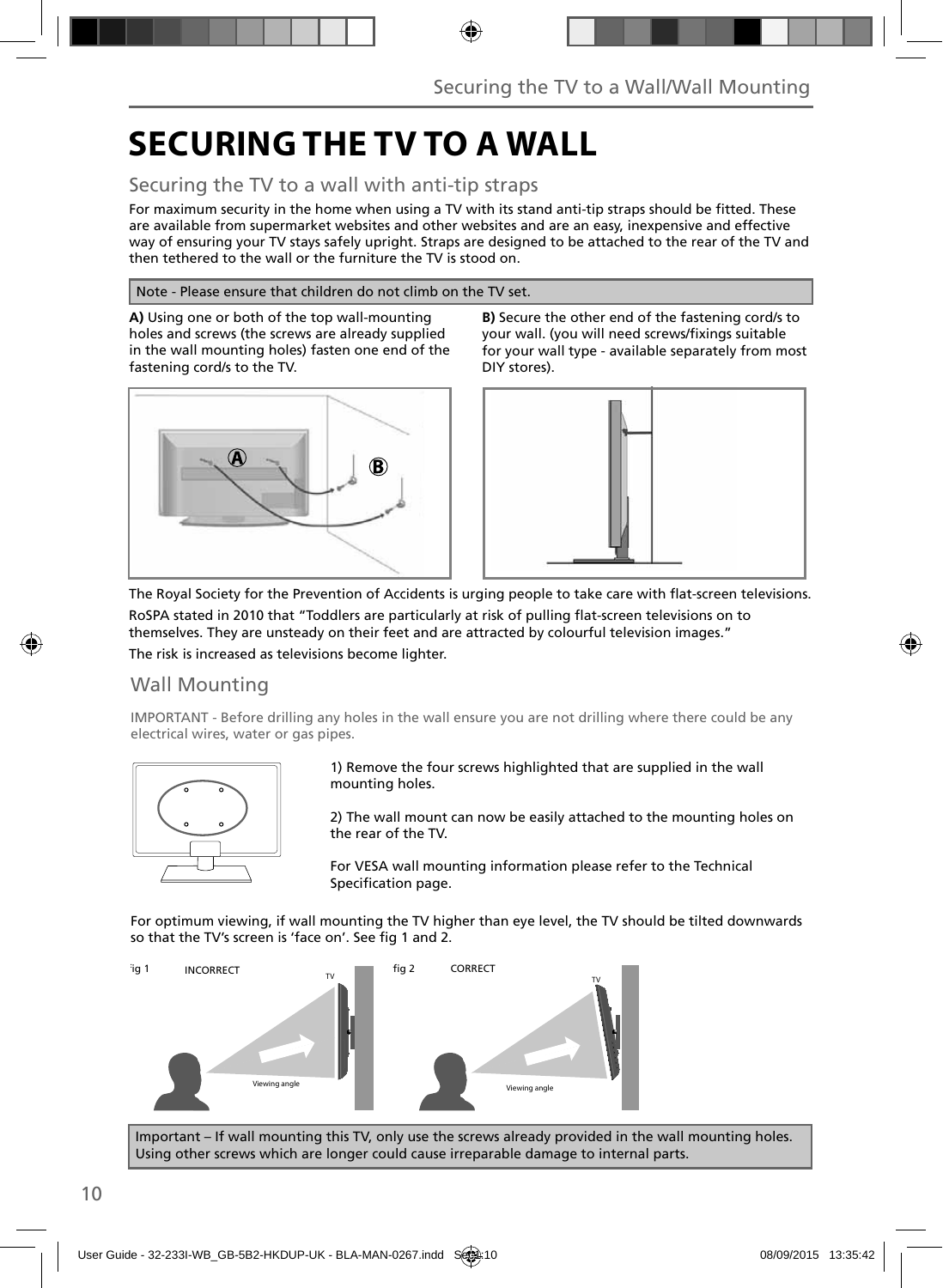## **REMOTE CONTROL**

|              | STANDBY - Switch on TV when in standby or vice versa<br>MUTE - Mute the sound or vice versa<br>DTV - Switch to Freeview source<br>RADIO - Switch to radio whilst in Freeview source<br>USB - Switch to USB source<br><b>O</b> DVD - Switch to DVD source                                                                                                                                                                                                                                                                                                                                                                                            |  |
|--------------|-----------------------------------------------------------------------------------------------------------------------------------------------------------------------------------------------------------------------------------------------------------------------------------------------------------------------------------------------------------------------------------------------------------------------------------------------------------------------------------------------------------------------------------------------------------------------------------------------------------------------------------------------------|--|
| $\mathbf{2}$ | NUMBER BUTTONS - 0 - 9 to select a TV channel directly.<br>TV GUIDE - Opens the 7 Day TV Guide (Freeview mode)<br>$\mathbb{C}$ - To return to the previous channel viewed                                                                                                                                                                                                                                                                                                                                                                                                                                                                           |  |
| 3)           | VOL (+/-) - To increase / decrease the sound level<br>P.MODE - Scrolls through picture mode options<br>S.MODE - Scrolls through sound mode options<br>FAV - To display favourites menu<br>CH (+/-) - To increase or decrease the channel being watched<br>MENU - To display OSD menu<br>EXIT - To exit all menus<br>(A/V/4/M/OK) - Allows you to navigate the on-screen menus<br>and adjust the system settings to your preference<br>SOURCE - To display the input/source menu<br>INFO - Press once for now/next channel information<br>Press twice for programme information about current<br>programme                                           |  |
| $\ket{4}$    | ASPECT - To switch the screen between the different picture<br>formats<br>SLEEP - Press repeatedly to cycle through the sleep options<br>AUDIO - To change the audio language (if available)<br>SUBTITLE - To switch the dialogue at the bottom of the screen<br>(on/off)<br>TEXT - To enter/exit Text<br>TEXT HOLD - Teletext mode - Hold current page which is<br>displayed (Analogue TV)<br>DISPLAY - To switch off the screen when listening to radio<br>© TEXT/DVD ZOOM - Zoom function for Teletext and DVD<br>DVD MENU/RECORD - Access the DVD root menu and USB<br>record function                                                          |  |
| ▭⊙⋫          | - To restart the current chapter<br>To advance forward to the next chapter<br><b>B</b> - To stop the playback/Eject Disc<br>(To EJECT the disc press/hold the ■▲ button for 4 seconds)<br>$\left( \widehat{A} \right)$ - To play in fast rewind mode<br>- To play in fast forward mode<br>- To play/pause<br>DVD SETUP/REC LIST - Opens up DVD Menu or Opens the list<br>of what has been previously recorded<br>$\Box$ $\odot$ $\odot$ GOTO - To go to a specific chapter<br>A-B - Press once to set point, press a second time to return<br>to point<br>$\circledcirc$ ANGLE - Select different angle of DVD<br>□ ⊙ D REPEAT - To repeat playback |  |
|              | For Models with Integrated DVD players                                                                                                                                                                                                                                                                                                                                                                                                                                                                                                                                                                                                              |  |
|              | For Models with PVR Function                                                                                                                                                                                                                                                                                                                                                                                                                                                                                                                                                                                                                        |  |

 $F$  For Models with USB Playback

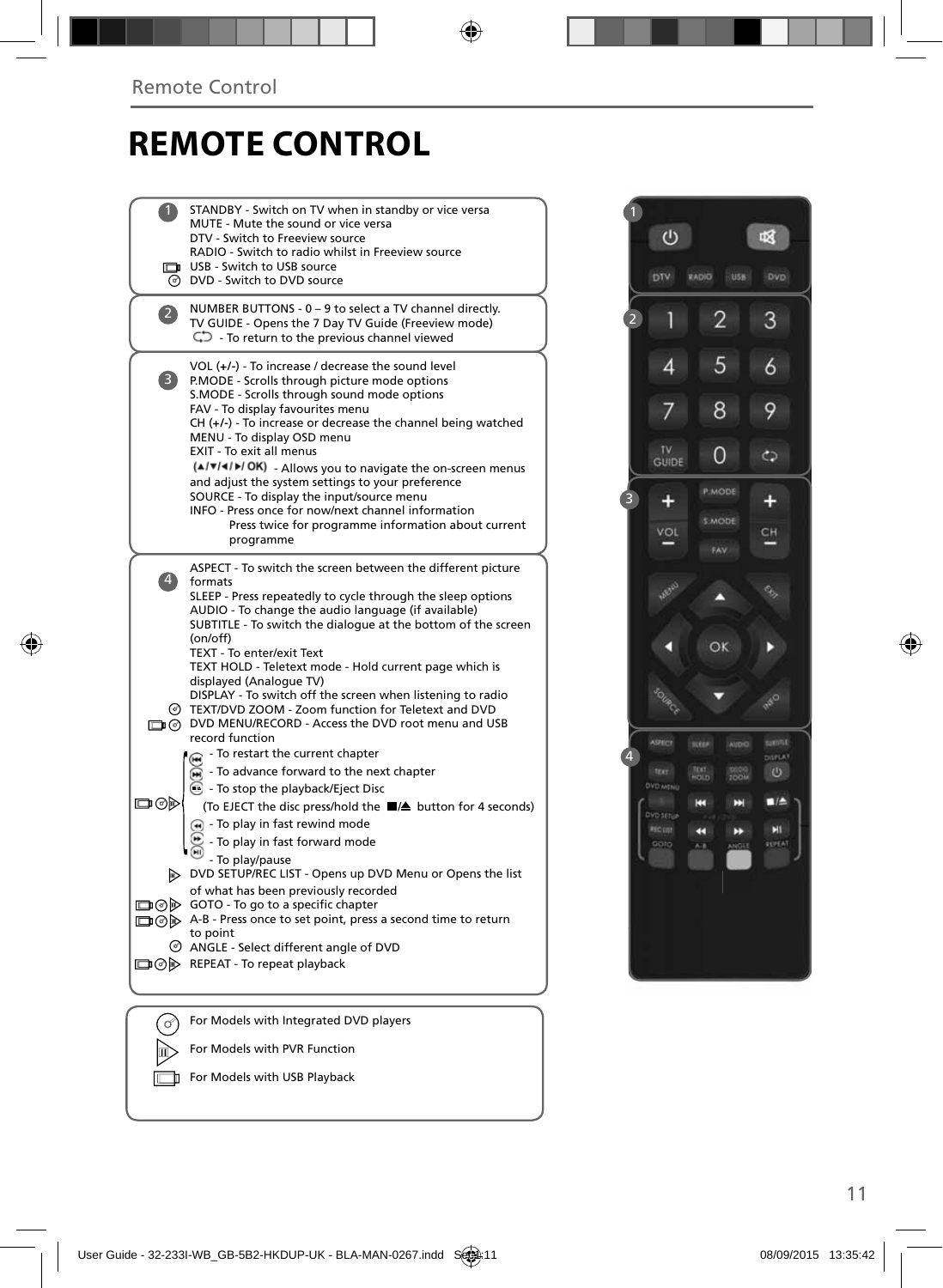## **TV BUTTONS & INPUT SOURCE MENU**



- 2 Play/Pause Disc
- Volume up and menu right 3
- Volume down and menu left 4
- 5) Programme/Channel up and menu up
- Programme/Channel down and menu down 6
- Displays Menu/OSD 7
- Displays the input source menu 8
- 9 Standby Power On/Off

### Choosing Mode Input/Source

Use the source menu to switch between input/connections.

A) Using the buttons on the remote control:

1) Press [SOURCE] - The source menu will appear. 2) Press  $[V]$  or  $[\Lambda]$  to select the input you require. 3) Press [OK].

B) Using the buttons on the Television:

1) Press [SOURCE]. 2) Scroll up / down using CH+/ CH- buttons to the input/source you require. 3) Press Vol+ to change input/source to the one selected.

For further information on input/connections please view 'Connections' pages.



Example of Source menu depending on the TV model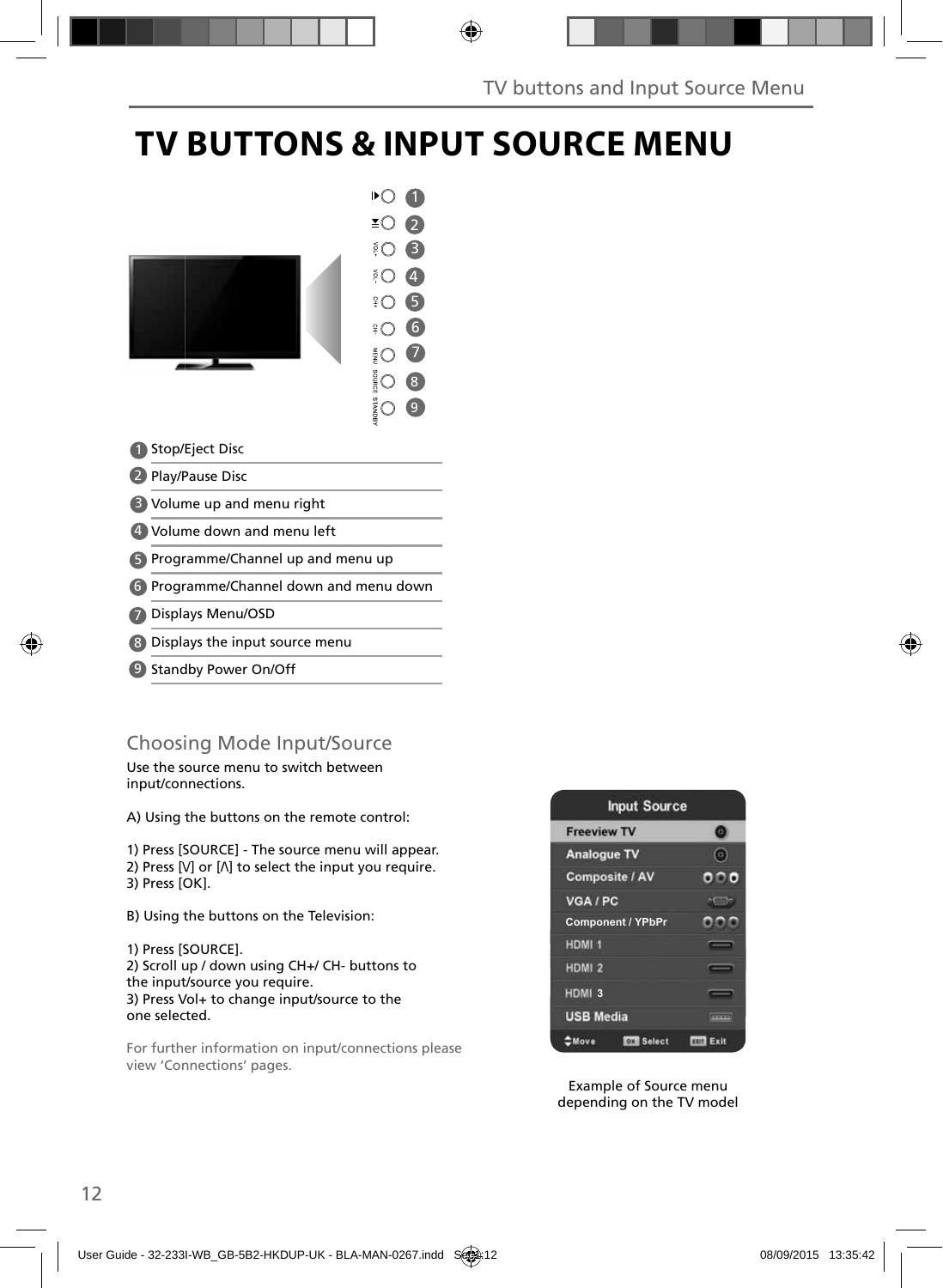## **CONNECTIONS**



| O<br>റ<br><b>EARPHONE</b> | O<br>COAX | HDMI <sub>1</sub> | HDM 2 | (⊞B) ©<br>ю<br><b>VGA/PC IN</b> | O<br>VGA/PC(Audio in) | ٥<br>YPbPr | O<br>AV in | ⊚<br>RF IN |
|---------------------------|-----------|-------------------|-------|---------------------------------|-----------------------|------------|------------|------------|
| ∠                         |           |                   |       |                                 |                       | ТG         | 47         |            |

| A           | <b>EARPHONE</b>       | Earphone socket      | lС | YPbPr       | HD input (Ypbpr)        |
|-------------|-----------------------|----------------------|----|-------------|-------------------------|
| ß           | <b>COAX Audio Out</b> | Digital Coax output  | G  | AV In       | Audio/Video input       |
|             | HDMI <sub>1</sub>     | <b>HDMI</b> input    | U  | <b>RFIN</b> | RF / TV Aerial Input    |
| $\mathbf 0$ | HDMI <sub>2</sub>     | HDMI input (ARC)     | U  | HDMI3       | <b>HDMI</b> input       |
| G           | VGA PC                | VGA-PC input         | ЧK | <b>USB</b>  | USB port                |
| ß           | VGA PC Audio In       | 3.5mm PC audio input |    | CI CARD IN  | Common Interface module |
|             |                       |                      |    |             |                         |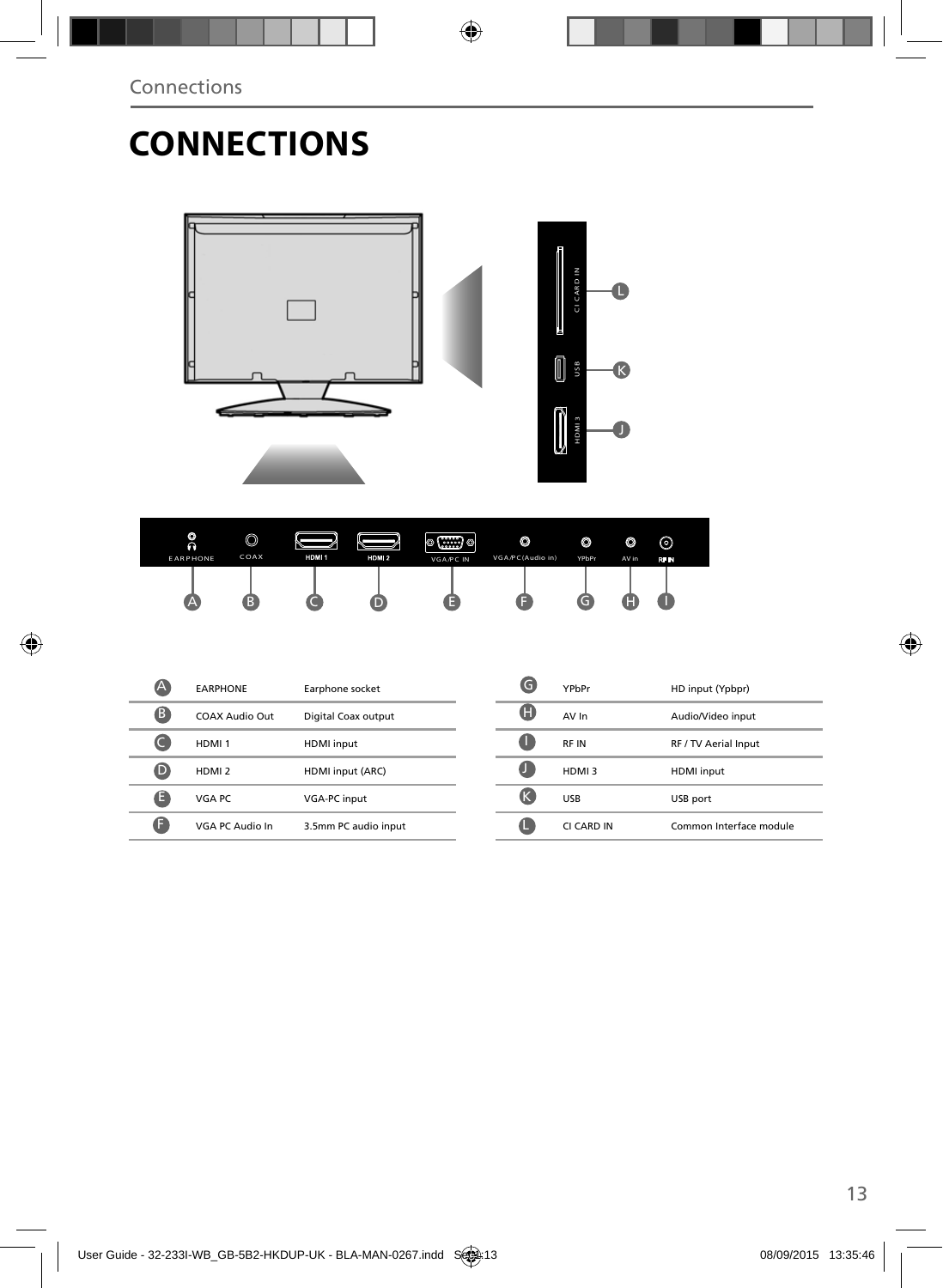## **CONNECTIONS**

Note: Connecting cables are shown for example only and may not be included. Please check 'What Is Included In The Box' page.

### Connecting to a device with Composite AV/Video output

TV Source should be set to Composite/AV



### Connecting to a device with SCART output (using SCART to AV cable) TV Source should be set to Composite/AV



### Connecting to a device with HDMI output

A HDMI cable can output both video and audio and enables you to enjoy digital-quality video and audio with minimal loss of quality.

TV Source should be set to the corresponding HDMI port (HDMI 1, HDMI 2 etc)



Note: This model TV can not be used as a PC/laptop monitor via the HDMI input. The HDMI Input is provided to view digital content with compatible external devices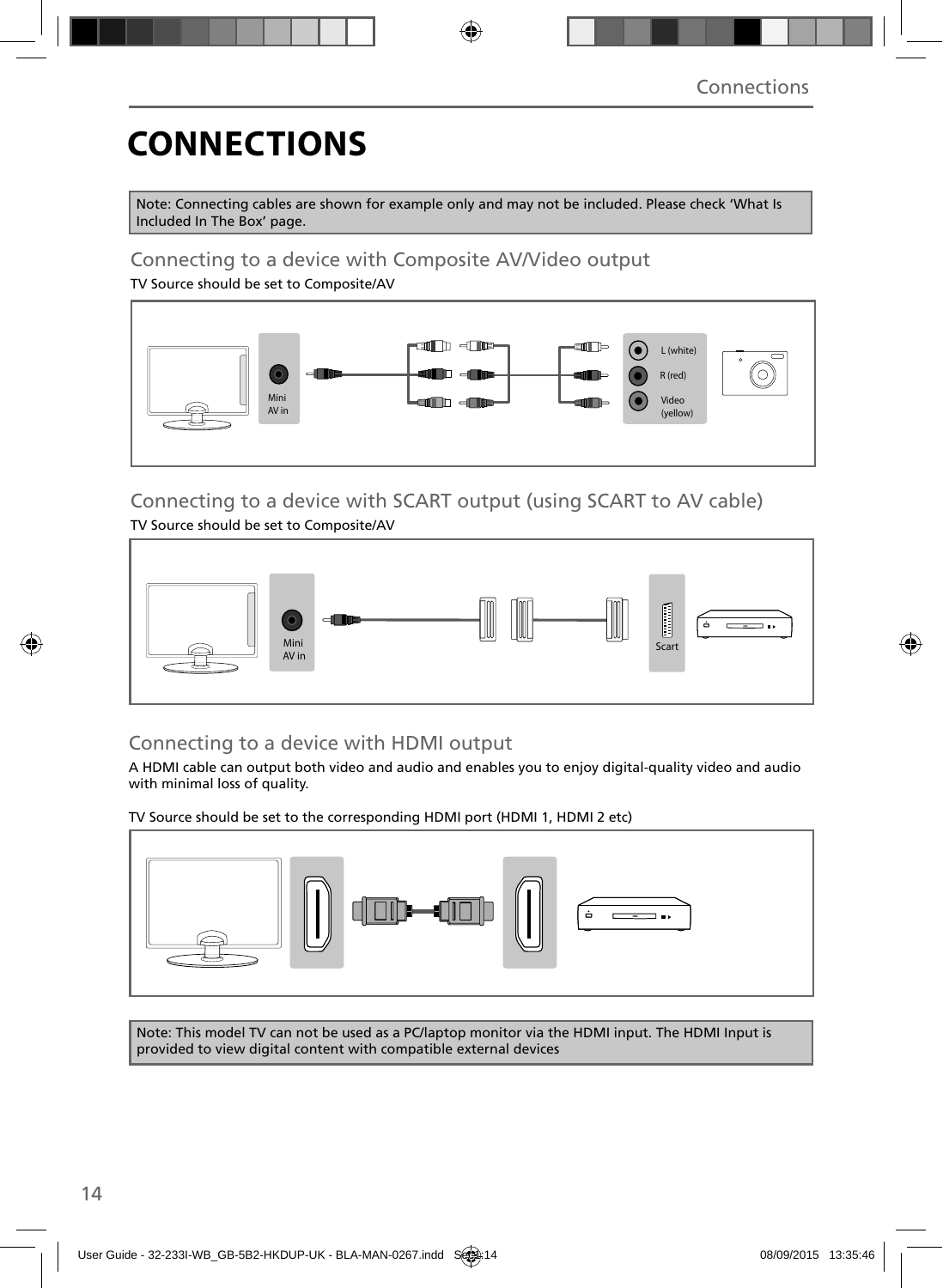# **CONNECTIONS**

### Connecting to a device with Component/YPbPr output

If you are supplied with a cable from the device which has RED, GREEN, BLUE, RED & WHITE connectors you must connect via Component (for picture) and by phono cable (for sound).

TV Source should be set to Component/YPbPr



Connecting to a device with VGA/PC output (Laptop or Desktop Computer) TV Source should be set to VGA/PC



### Connecting to an external audio device (Amplifiers, Surround Sound, Sound Bars etc)

When connecting via the TV's 3.5mm Earphone output, this will disable the TV speakers.

There are two options to connect a device via the 3.5mm Earphone Output.

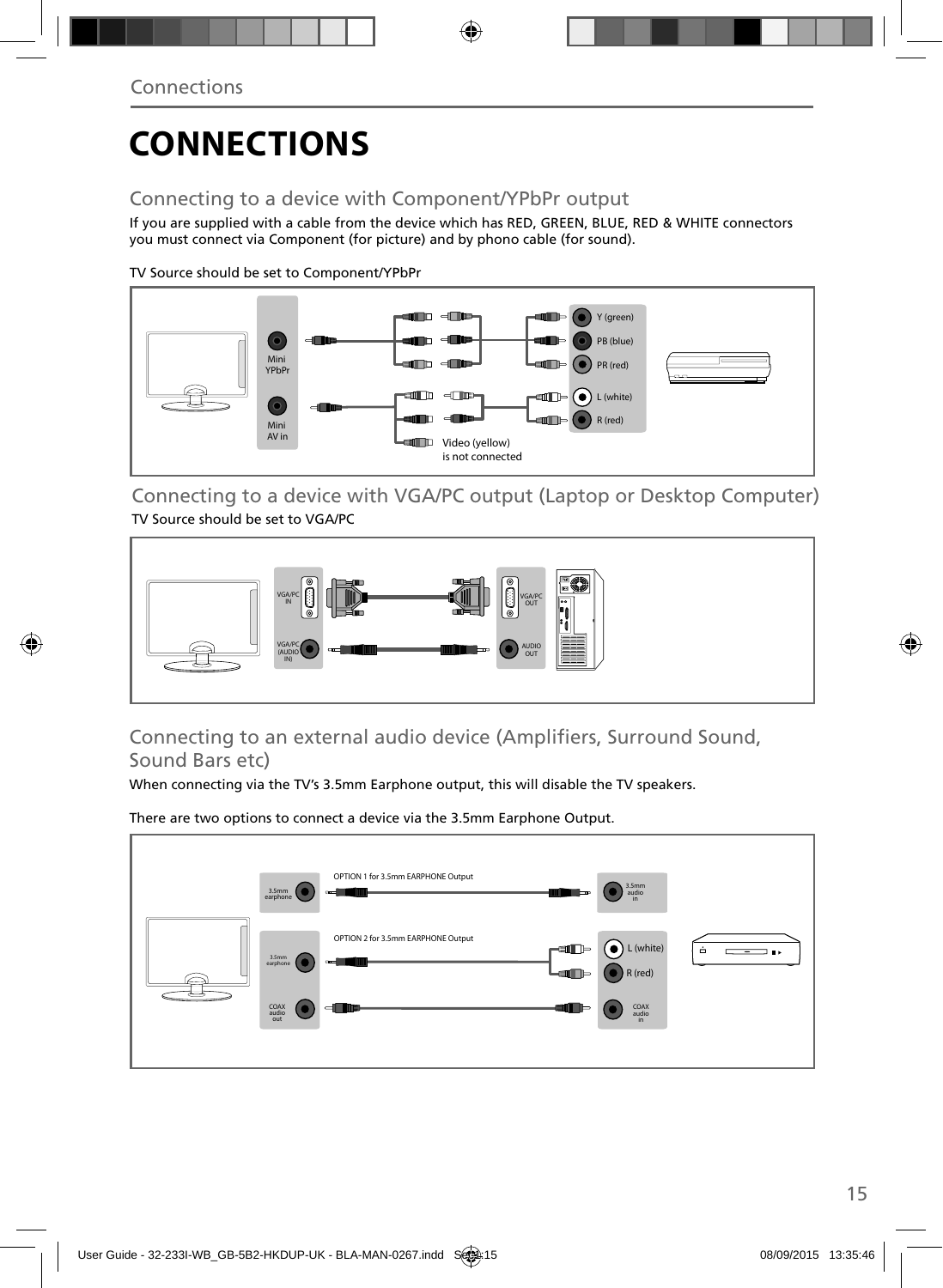## **CHANNEL MENU**





To access this menu, press [MENU] button on the remote control. To select a sub menu press [OK]

If you wish to make changes to any of the default settings, use the scroll  $\blacktriangle \blacktriangledown \blacktriangleright \blacktriangleleft$  buttons. To confirm any settings press [OK] button. To exit this menu at anytime, press [EXIT] button.

Auto Tuning - Allows you to retune the television for all digital channels, digital radio stations and

#### analogue channels

Analogue Manual Tuning - Allows you to manually tune your analogue signal

Freeview Manual Tuning - Allows you to manually tune your digital signal

Channel Edit - Allows you to delete, move, skip and add favourite channels

| <b>Channel Edit</b>                   |              |
|---------------------------------------|--------------|
| BBC <sub>1</sub><br>9                 | onv          |
| $\overline{2}$<br>BBC <sub>2</sub>    | otv          |
| 3<br>IV1                              | otv          |
| Channel 4<br>4                        | ory          |
| 5<br>five                             | otv          |
| BBC <sub>3</sub><br>6                 | DIV          |
| $\mathbf{7}$<br>BBC4                  | otv          |
| IV2<br>8                              | onv          |
| SKY1<br>g                             | onv          |
| <b>10 SKY2</b>                        | otv          |
| Delete<br><sup>#</sup> FreeTV<br>Move | Skip         |
| <b>Expertise</b><br>OK<br>Select      | Back<br>Menu |

Schedule List - Lists your programme reminders

Signal Information - Allows you to view signal frequency, signal quality and signal strength CI Information - Pay per view services require a "smartcard" to be inserted into the TV. If you subscribe to a pay per view service the provider will issue you with a 'CAM' and a "smartcard". The CAM can then be inserted into the COMMON INTERFACE PORT (CI Card In)

Tip: If you do not press any buttons for 30 seconds, the menu will automatically exit. You can change the length of time before the menu exits automatically - see 'OSD Timer' in the Time Menu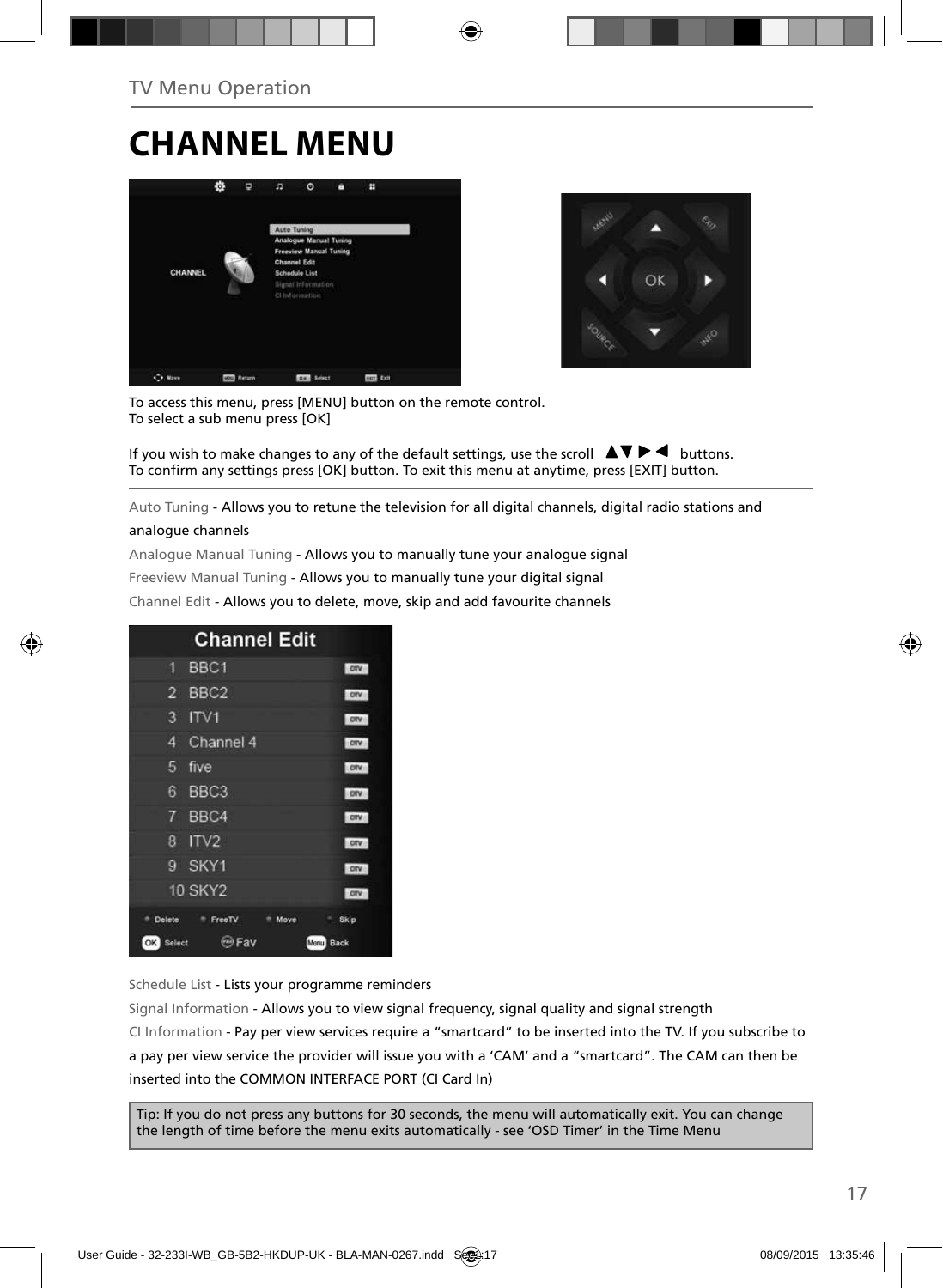## **PICTURE MENU**





To access this menu, press [MENU] button on the remote control and scroll right. To select a sub menu press [OK]

If you wish to make changes to any of the default settings, use the scroll  $\blacktriangle \blacktriangledown \blacktriangleright \blacktriangleleft$  buttons. To confirm any settings press [OK] button. To exit this menu at anytime, press [EXIT] button.

|          | CHOOSE ITOM LITE TONOWING MICSCLS.                         |
|----------|------------------------------------------------------------|
| Dynamic  | Recommended settings for fast moving pictures              |
| Standard | <b>Standard settings</b>                                   |
| Mild     | Set to be lighter in colour and less bright                |
| Personal | Lets you manually alter all the settings                   |
| Economy  | Power saving mode which reduces the energy used by up to   |
|          | 25% (by reducing the power to the LED/LCD panel).          |
|          | In Economy mode, the TV will switch itself to Standby mode |
|          | after 3-5 hours in the event that the TV buttons or remote |
|          | control buttons are not pressed (change the picture mode   |
|          | to another setting to de-activate this function)           |

**Picture Mode** - Choose from the following presets:

You can make the following adjustments in **Personal** mode:

Contrast - Switch the balance between black and white.

Brightness - Increase or decrease the brightness of the picture.

Colour - Increases the colour from black and white.

Tint - Lets you increase or decrease the level of tint within the picture

(only available in VGA/PC source mode).

Sharpness - Increase or decrease the sharpness of the picture.

#### **Colour Temperature** Choose from the following presets:

| Normal | Default settings                  |
|--------|-----------------------------------|
| Warm   | Increases red within the picture  |
| Cold   | Increases blue within the picture |

**Noise Reduction** - Choose from the following presets:

| $\Omega$ | Turns noise reduction off  |
|----------|----------------------------|
| Low      | Minor system adjustment    |
| Middle   | Medium system adjustments  |
| High     | Maximum system adjustments |
|          |                            |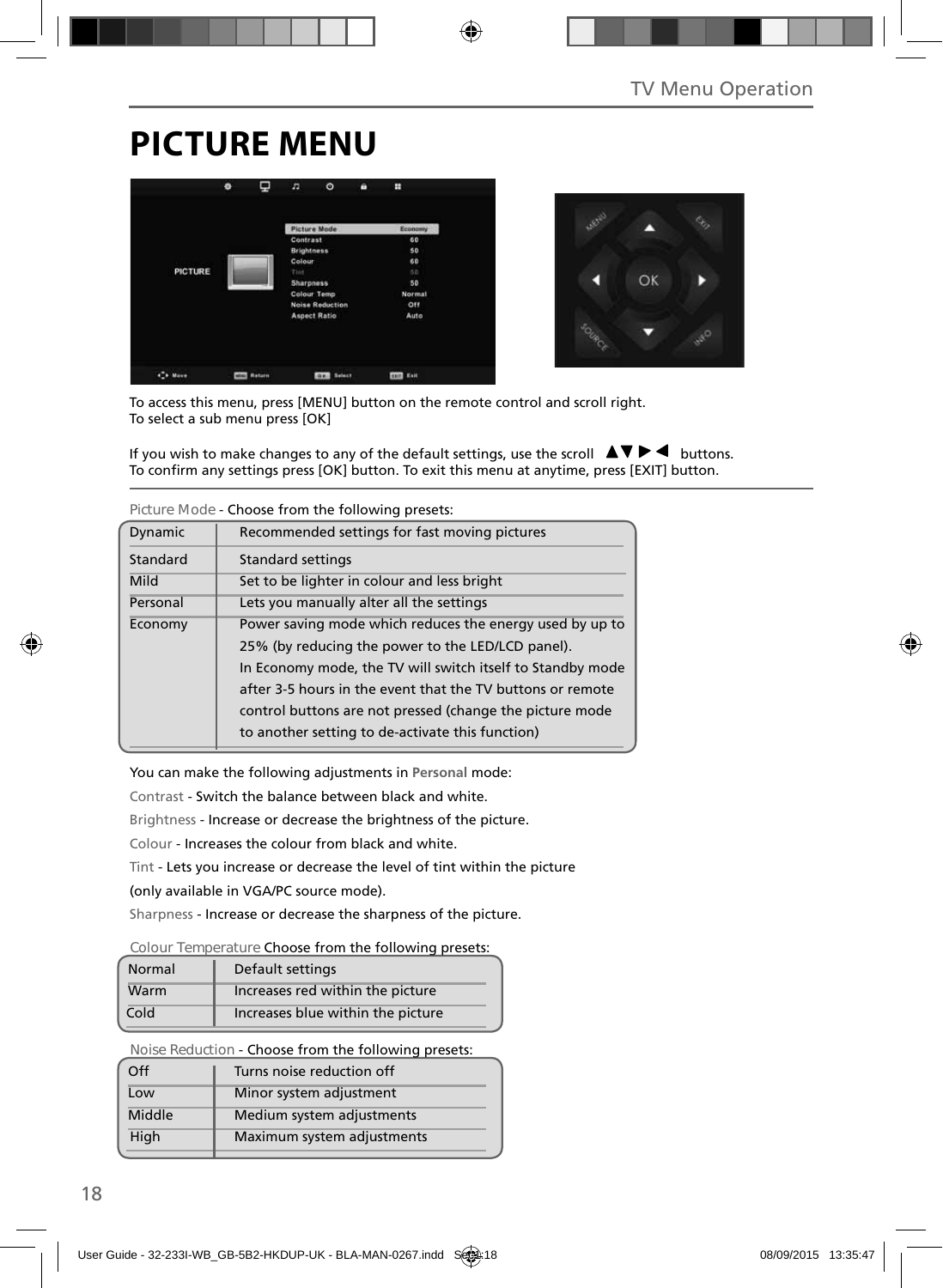## **PICTURE MENU**





To access this menu, press [MENU] button on the remote control and scroll right. To select a sub menu press [OK]

If you wish to make changes to any of the default settings, use the scroll  $\blacktriangle \blacktriangledown \blacktriangleright \blacktriangleleft$  buttons. To confirm any settings press [OK] button. To exit this menu at anytime, press [EXIT] button.

Aspect Ratio - Within the UK the picture format varies depending on the channel/broadcast. There are a number of different options to best meet your needs

Auto Automatically displays the best picture format. So the picture is in the correct position. May have black lines at the top/bottom and/or sides. Zoom Original 16:9 The picture is the correct proportion but zoomed in to fill the screen Will display the picture from the broadcaster without any change 14.9 4:3 Displays the 14:9 picture in the correct proportion. As a result side bars are shown on the screen Displays the 4:3 picture in its original size. Side bars are shown to fill the 16:9 screen Fills the screen with a regular 16:9 signal and 4:3 picture format will be stretched to fill the screen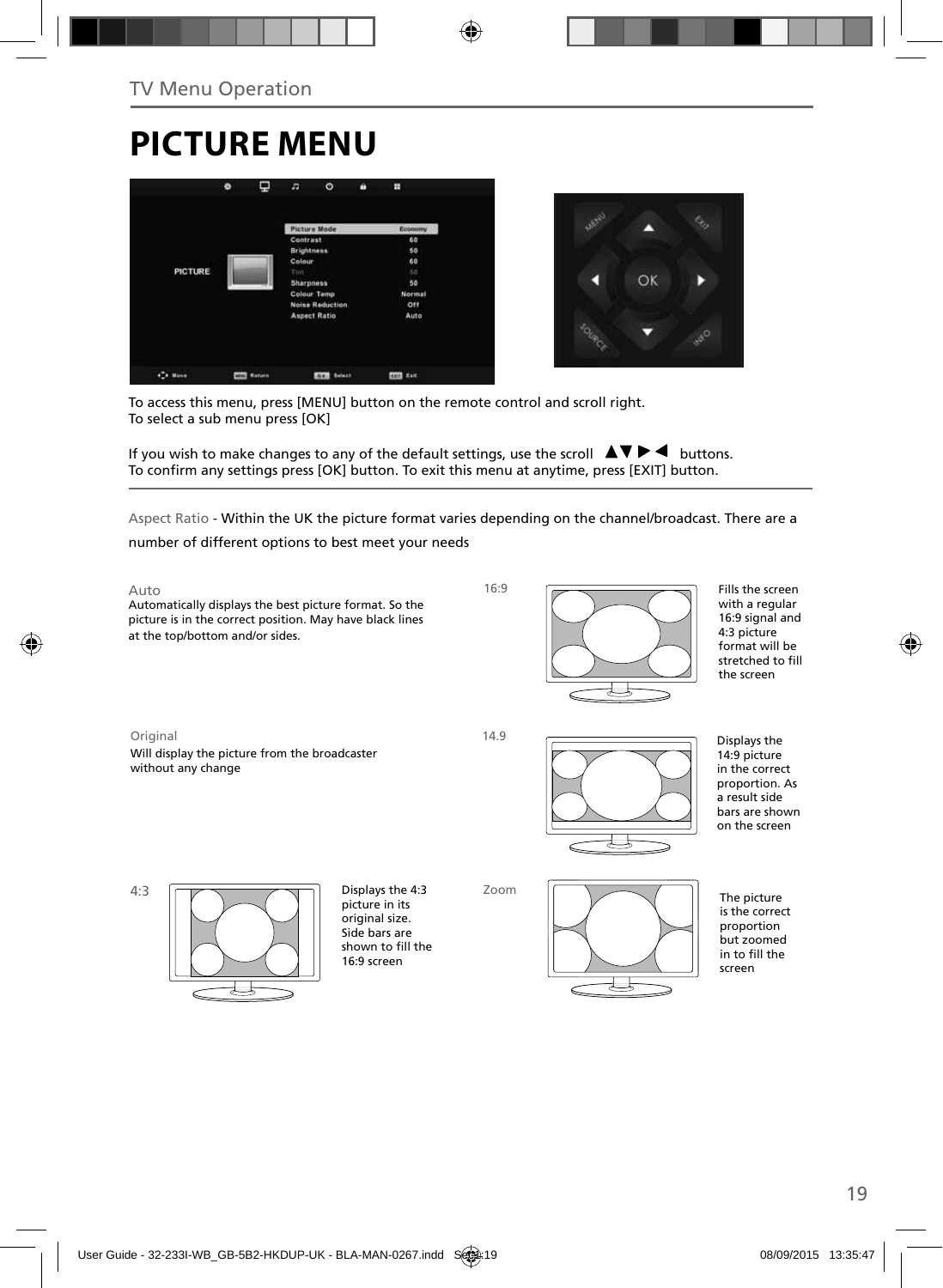## **SOUND MENU**





To access this menu, press [MENU] button on the remote control and scroll right. To select a sub menu press [OK]

If you wish to make changes to any of the default settings, use the scroll  $\Box \blacktriangledown \blacktriangleright \blacktriangleleft$  buttons. To confirm any settings press [OK] button. To exit this menu at anytime, press [EXIT] button.

| Standard     | Default settings                        |
|--------------|-----------------------------------------|
| <b>Music</b> | Emphasises music over voices            |
| Movie        | Provides live and full sound for movies |
| Sports       | Emphasises sound for sports             |
| Personal     | Selects your personal sound settings    |

 **Tip:** Treble and bass levels can only be adjusted when the sound mode 'Personal' is selected.

Treble - To adjust the amount of high frequency within the sound

Bass - To adjust the amount of low frequency within the sound

Balance - To switch the sound between the left and right speakers

Auto Volume Level (AVL) - When 'on' is selected, the volume will attempt to stay at a constant level

#### regardless of TV programme and advertisements

Digital Output - This is the digital COAX Audio output. Choose from the following options:

| Off        | To turn off Digital Output                                                            |
|------------|---------------------------------------------------------------------------------------|
| Auto       | Selects the best settings automatically                                               |
| <b>PCM</b> | Select this option if you are connecting to a Stereo Hi-fi via coax cable (Pulse-code |
|            | modulation (PCM) is a digital representation of an analogue signal)                   |

Audio Description - This allows the user to increase and decrease the AD (Audio Description) volume level.

(Audio Description is a service available on certain programmes. It provides a description of what is

happening during the selected programme for a person who is visually impaired)

Audio Delay - Enables the user to adjust setting to sync picture and audio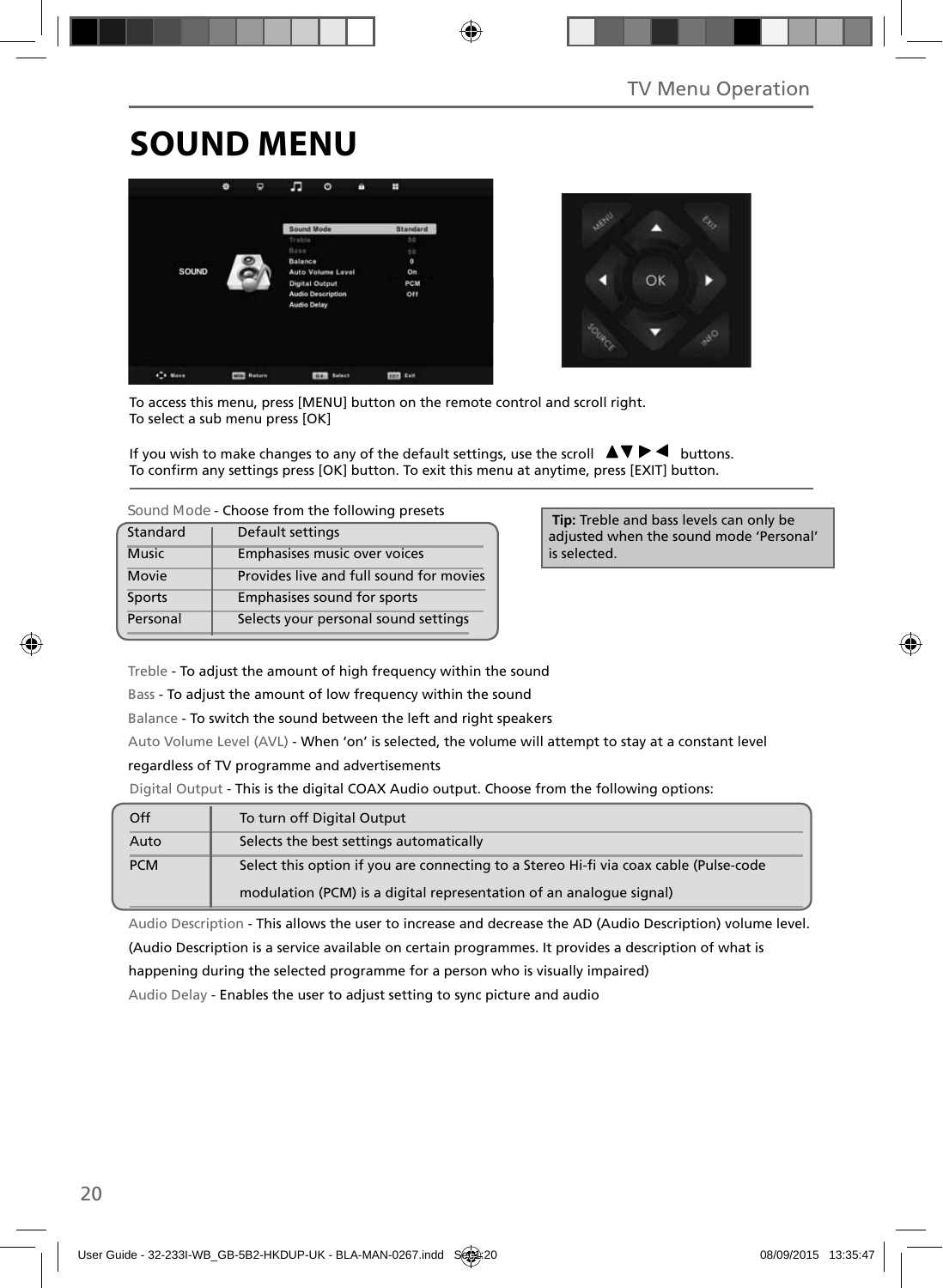## **TIME MENU**





To access this menu, press [MENU] button on the remote control and scroll right. To select a sub menu press [OK]

If you wish to make changes to any of the default settings, use the scroll  $\blacktriangle \blacktriangledown \blacktriangleright \blacktriangleleft$  buttons. To confirm any settings press [OK] button. To exit this menu at anytime, press [EXIT] button.

Clock - Shows the date and time

Off Time - Allows you to set a specific time for your TV to turn off

On Time - Allows you to set a specific time for your TV to turn on, the channel it will then display, the

source it will be on and also the volume. This function can then be toggled to repeat every day or a

certain day (the TV must be in standby mode for this to be effective)

Time Zone - Change your current time zone

Sleep Timer - Lets you set the sleep timer so the television automatically switches off after a set amount of

time. Off -> 10min -> 20min -> 30min -> 60min -> 90min -> 120min -> 180min -> 240min

Auto standby - Set Auto standby between 3 hours, 4 hours and 5 hours ( to turn off this function you must exit Home Mode in the Picture Menu)

OSD Timer - Lets you adjust the amount of time the On Screen Menu stays on the screen before disappearing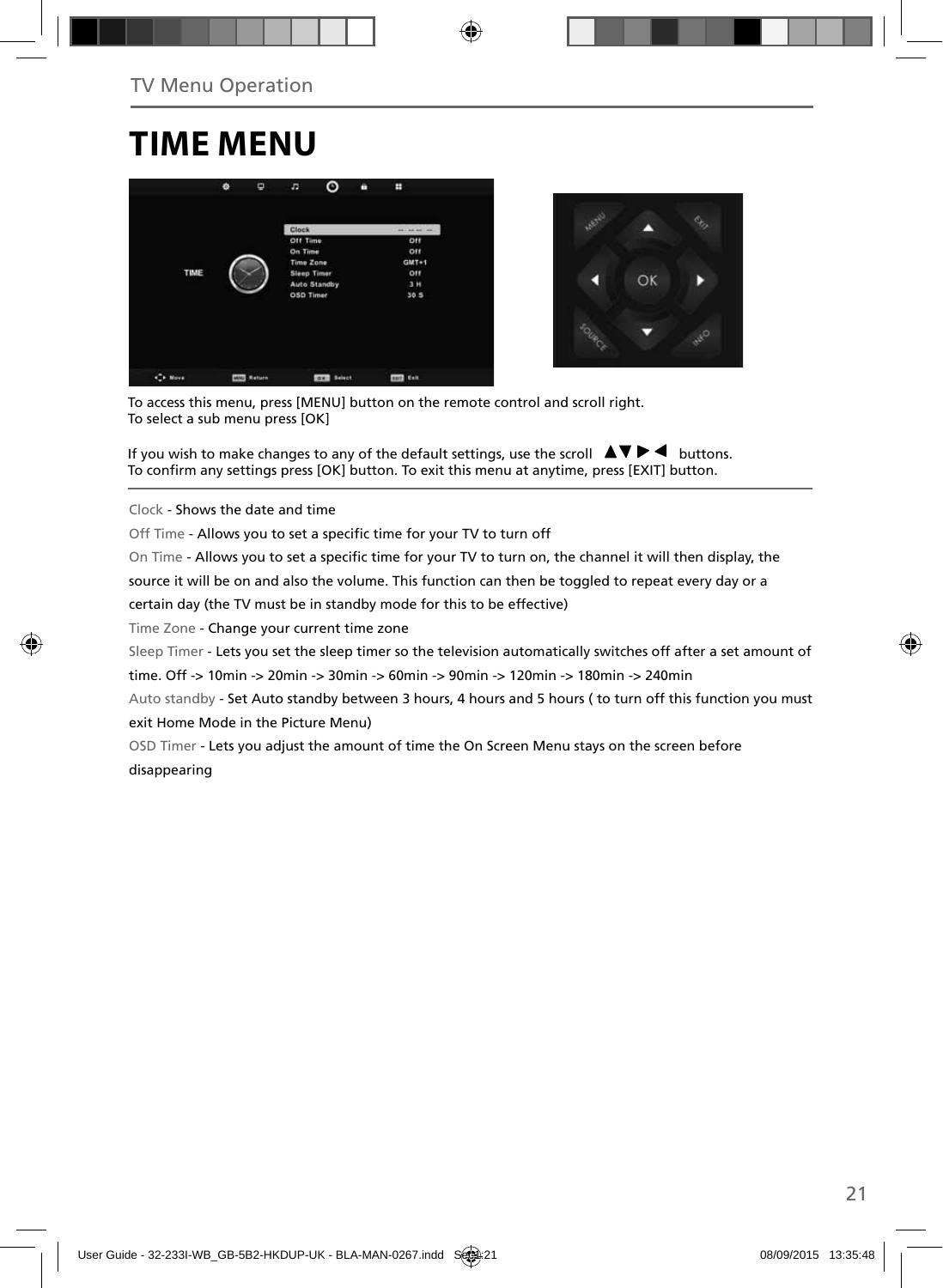## **SYSTEM/HOTEL LOCK MENU**





To access this menu, press [MENU] button on the remote control and scroll right. To select a sub menu press [OK]

If you wish to make changes to any of the default settings, use the scroll  $\Delta \nabla \blacktriangleright$   $\blacktriangleleft$  buttons. To confirm any settings press [OK] button. To exit this menu at anytime, press [EXIT] button.

System/Hotel Lock - Allows you to lock or unlock the menu. You will be asked to enter a 4 digit password

Use the **◄** button to quit the password input or use the **►** button to clear. Default password is 0000.

TV Button Lock - Allows you to lock the buttons on the side of the TV set

Parental Guidance - Allows you to set the rating to block certain content based on age information

Default Source - Allows the user to set the default source. The default source is the source the TV starts on when first switched on

Default Channel - Allows the user to set a channel as the default channel on the Digital source. The

default channel is the channel the TV starts on when first switched on

Source Lock - Allows you to lock the source menu

Channel Lock - Allows you to lock certain channels manually

Max Volume - Allows you to adjust and set the maximum volume

Change Password - Allows you to change the password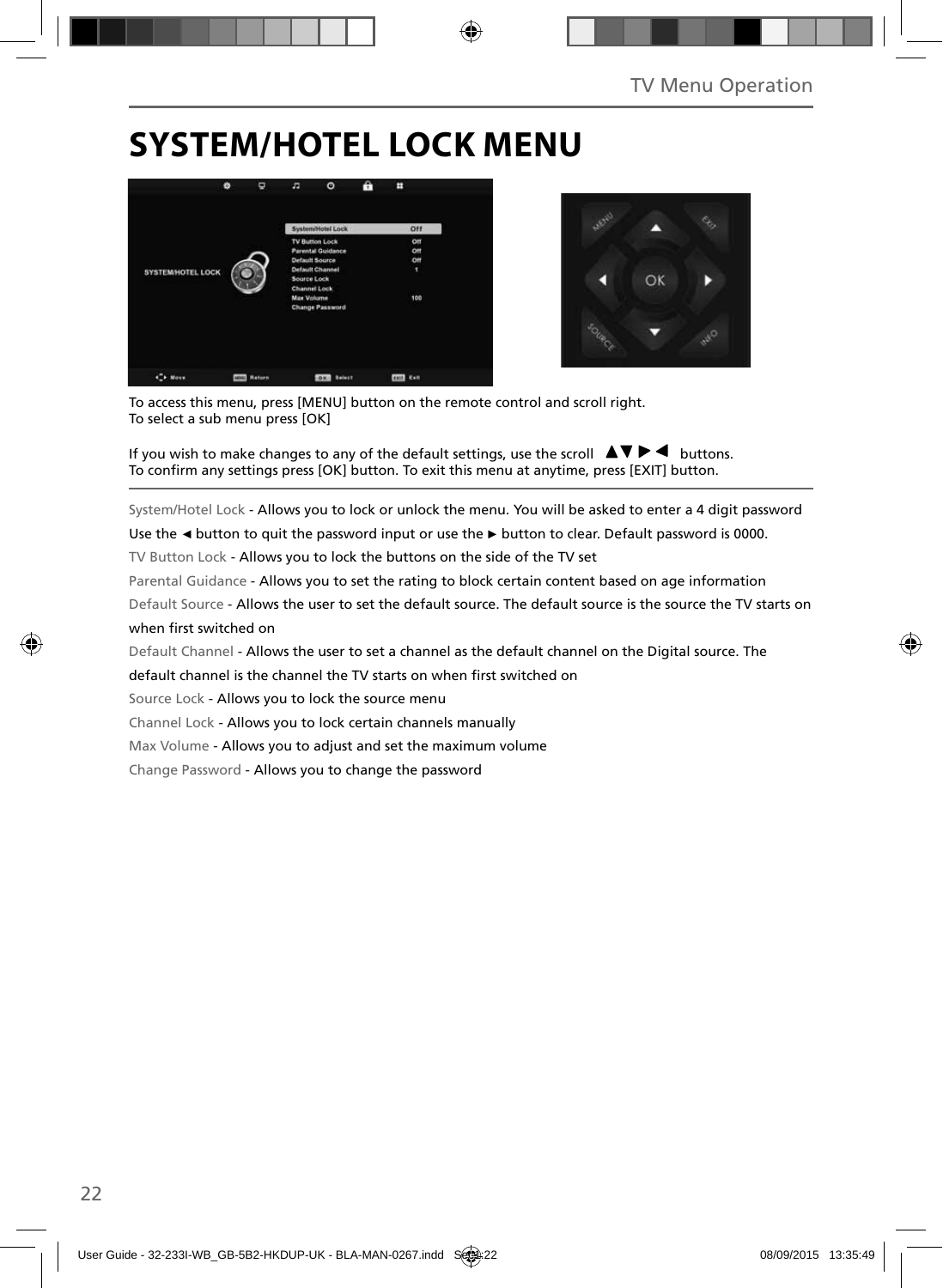## **SETUP MENU**





To access this menu, press [MENU] button on the remote control and scroll right. To select a sub menu press [OK]

If you wish to make changes to any of the default settings, use the scroll  $\Box \blacktriangledown \blacktriangleright \blacktriangleleft$  buttons. To confirm any settings press [OK] button. To exit this menu at anytime, press [EXIT] button.

Language - Allows you to change the language of the menu

TT Language - Shows the current Teletext language

Audio Language - Shows the current audio language

Subtitle Language - Shows the current subtitle language

Hearing Impaired - This allows the user to turn on the Hearing Impaired function, this produces subtitles

on the screen which provide a description of what is happening during the selected program.

PVR File System - Allows you to view the format and performance of a USB key

Blue Screen - Changes the background when there is no input between clear and a blue background (Only available on some sources)

First Time Installation - Allows you to access the First Time Installation menu and retune the TV set Reset TV - This resets the menus to factory settings and clears all the TV channels from the television. Software Update (USB) - From time to time we may release new firmware to improve the operation of the television (available to download). This menu lets you install the new software/firmware onto the television. Further details of how to do this will be issued with the firmware. Contact the helpline or refer to the 'product support' section of the website

HDMI CEC (Consumer Electronic Control) - Allows HDMI devices to control each other and allows the user to operate multiple devices with one remote control. (only available with compatible devices)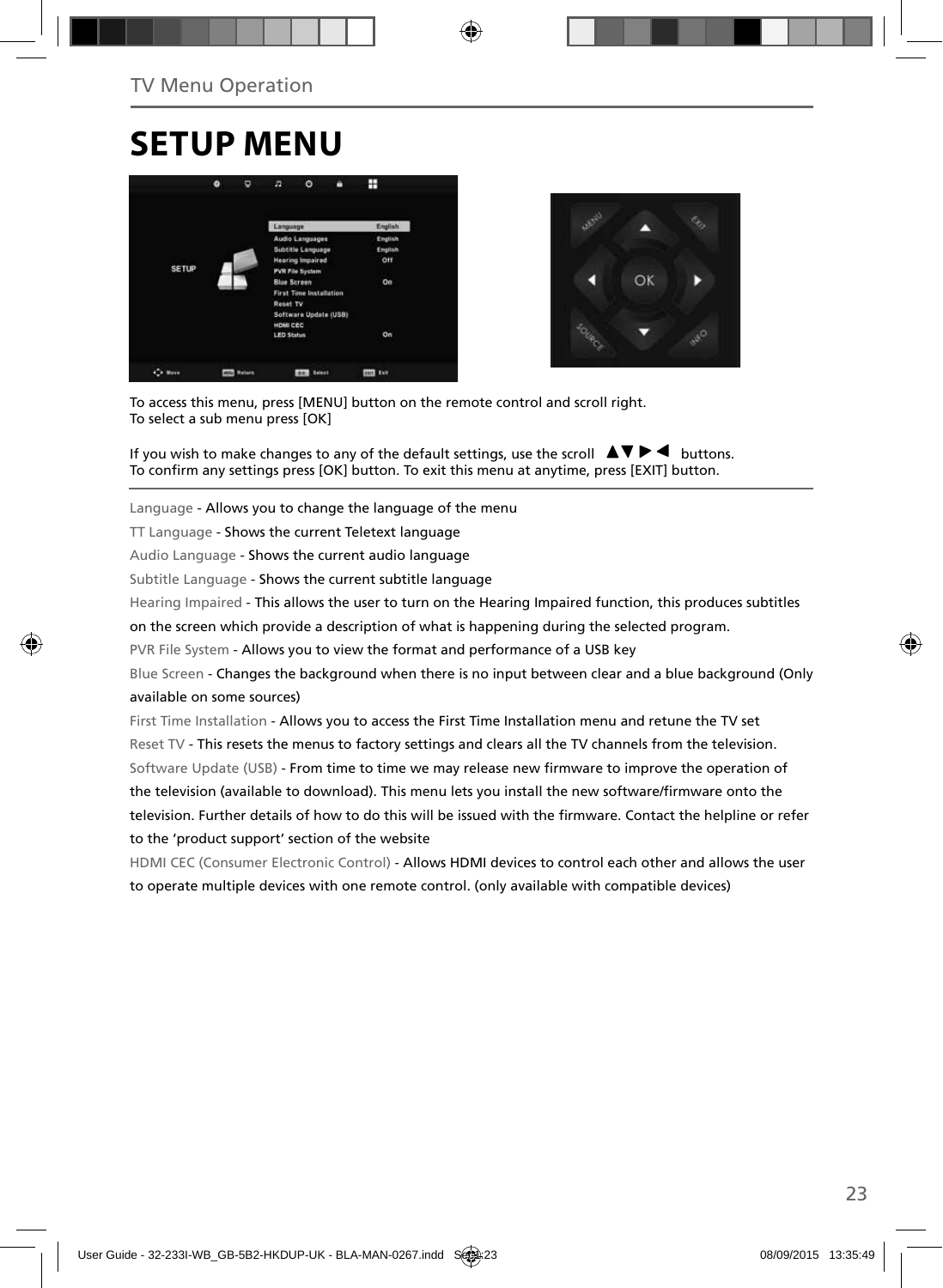## **DVD SETUP**





To enter this menu please ensure the TV is in DVD source & press [DVD SETUP]

If you wish to make changes to any of the default settings, use the scroll  $\Delta \nabla \blacktriangleright$   $\blacktriangleleft$  buttons. To confirm any settings press [OK] button. To exit this menu at anytime, press [DVD SETUP] button.

**TV Display** - Choose from the following options

| 4:3 Pan scan   | PS Traditional picture format, often used on old film        |
|----------------|--------------------------------------------------------------|
| 4:3 Letter box | LB Traditional picture which has been adapted for widescreen |
| Wide           | 16:9 Widescreen picture format                               |

**Speaker Setup** - Choose from the following options

| LT/RT  | Converts from multi-channel sound to mono   |  |
|--------|---------------------------------------------|--|
| Stereo | Converts from multi-channel sound to stereo |  |

**Dual Mono** - Choose from the following options

| Stereo   | Outputs 2 channels of sound both left and right                  |  |
|----------|------------------------------------------------------------------|--|
| Mono L   | Outputs left side sound                                          |  |
| Mono R   | Outputs right side sound                                         |  |
| Mix Mono | Outputs a single channel of sound but mix between right and left |  |

**Dynamic Range** - This is the difference between the quietest and loudest sounds. This setting works only with DVD discs recorded in Dolby digital.

| Full             | Set this to listen with the range recorded on the disc                              |
|------------------|-------------------------------------------------------------------------------------|
| $\overline{3/4}$ | Set this to listen with a range equivalent to a normal television                   |
| 1/2              | Set this to listen with a smaller difference between the maximum and minimum volume |
| 1/4              | Set this to listen with a smaller difference between the maximum and minimum volume |
| Off              | Set dynamic range to off                                                            |

**TV Type** - Choose from the following options

| PAL         | For discs from UK/Europe, Asia, Australia etc |  |  |
|-------------|-----------------------------------------------|--|--|
| Multi       | For both NTSC and PAL                         |  |  |
| <b>NTSC</b> | For discs from North America, Japan etc       |  |  |

**Default** - Choose from the following options

| Reset | Resets all options in the 'DVD setup' menu back to the default settings |
|-------|-------------------------------------------------------------------------|
|       |                                                                         |

Tip: This TV/DVD player is pre-set to play Region 2 DVDs. In the event you wish to use the TV/DVD in another country that uses different region discs, please visit www.umc-uk.co.uk. Select 'Product Support', 'Changing Region'.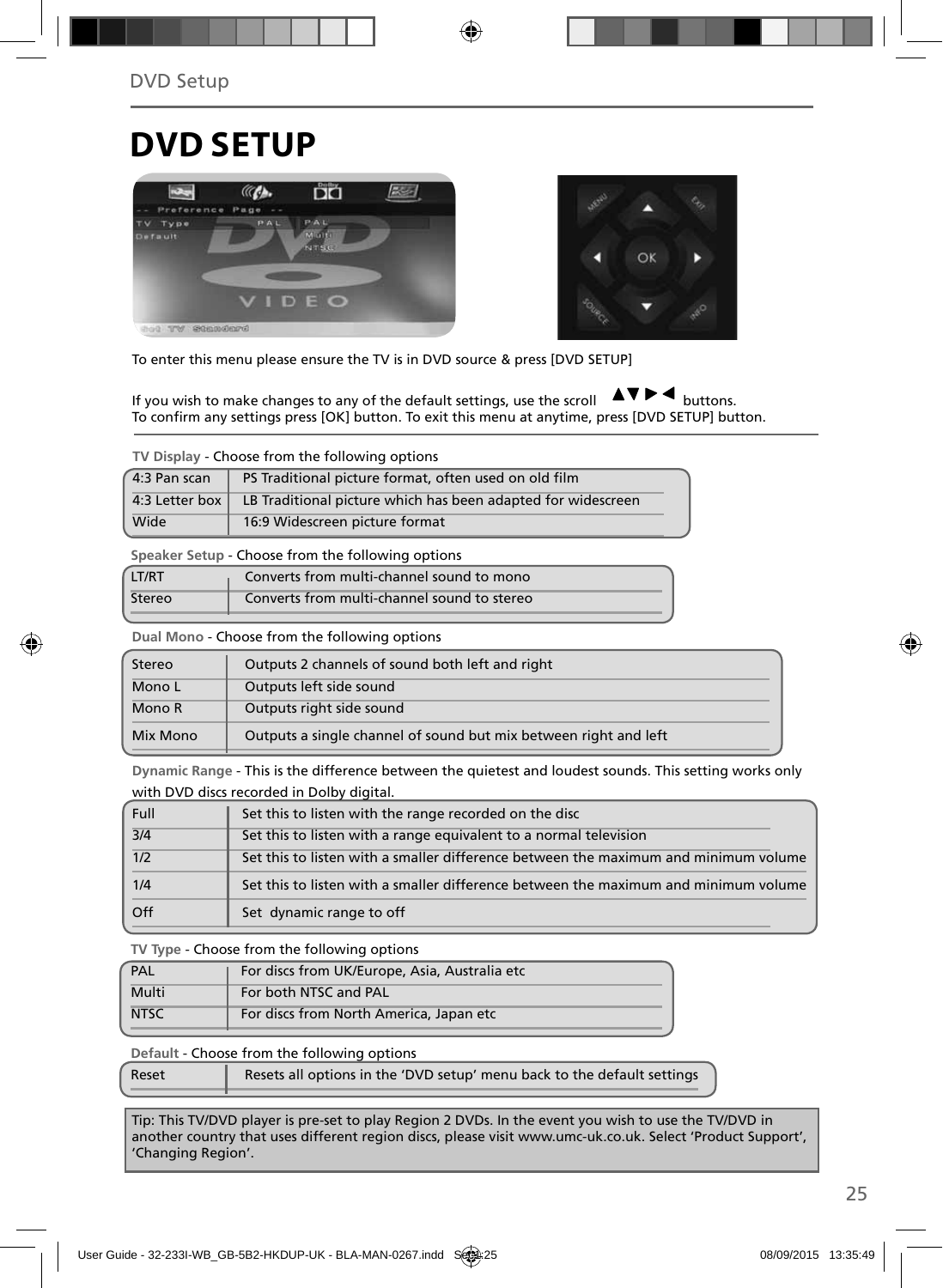# **7 DAY TV GUIDE**

TV Guide is available in Freeview/Saorview TV mode. It provides information about forthcoming programmes (where supported by the Freeview/Saorview channel). You can view the start and end time of all programmes and on all channels for the next 7 days and set reminders.

1) Press [TV GUIDE]. The following 7 Day TV Guide will appear..

| 7 Day TV GUIDE      |                                                                                                                                                                                                                                                                                                                         |                              |                                 |  |
|---------------------|-------------------------------------------------------------------------------------------------------------------------------------------------------------------------------------------------------------------------------------------------------------------------------------------------------------------------|------------------------------|---------------------------------|--|
| Season <sub>2</sub> | 10 Years Younger: The Challenge<br>Support worker Janice Cassidy's lifestyle of long working hours and a penchant for tanning<br>has taken its toll, while the stress of bringing up two daughters and heavy smoking has<br>affected interior designer Shere Morady. Surgeon Jan Stanek and the team set out to provide |                              |                                 |  |
|                     |                                                                                                                                                                                                                                                                                                                         |                              | 04 Aug 2010 10:42               |  |
| BBC <sub>1</sub>    | 05:00-06:00                                                                                                                                                                                                                                                                                                             |                              | 10 Years Younger: The Challenge |  |
| BBC <sub>2</sub>    | 06:00-06:30                                                                                                                                                                                                                                                                                                             | <b>The Simpsons</b>          |                                 |  |
| ITV <sub>1</sub>    | 06:30-07:00                                                                                                                                                                                                                                                                                                             | <b>Hollyoaks</b>             |                                 |  |
| Channel 4           | 07:00-08:00                                                                                                                                                                                                                                                                                                             | Channel 4 News               |                                 |  |
| five                | 08:00-09:00                                                                                                                                                                                                                                                                                                             |                              | How to Look Good Naked          |  |
| BBC <sub>3</sub>    | 09:00-10:00                                                                                                                                                                                                                                                                                                             | Newlyweds: The One Year Itch |                                 |  |
| BBC4                | 10:00-11:15                                                                                                                                                                                                                                                                                                             | <b>Big Brother</b>           |                                 |  |
| ITV <sub>2</sub>    | 11:15-11:45                                                                                                                                                                                                                                                                                                             | The Big Bang Theory          |                                 |  |
| Record              | Remind<br>fove View                                                                                                                                                                                                                                                                                                     | Prev Day<br>Display          | Next Day<br>Exit<br><b>EXIT</b> |  |

2) Navigate through the menu using  $\blacktriangle \blacktriangledown \blacktriangleright \blacktriangleleft$ 

You can now: Record a programme by pressing RED (USB device must be connected) Set a reminder by pressing GREEN View a previous day by pressing YELLOW View the next day by pressing BLUE

3) Press [EXIT] to exit the 7 day TV Guide.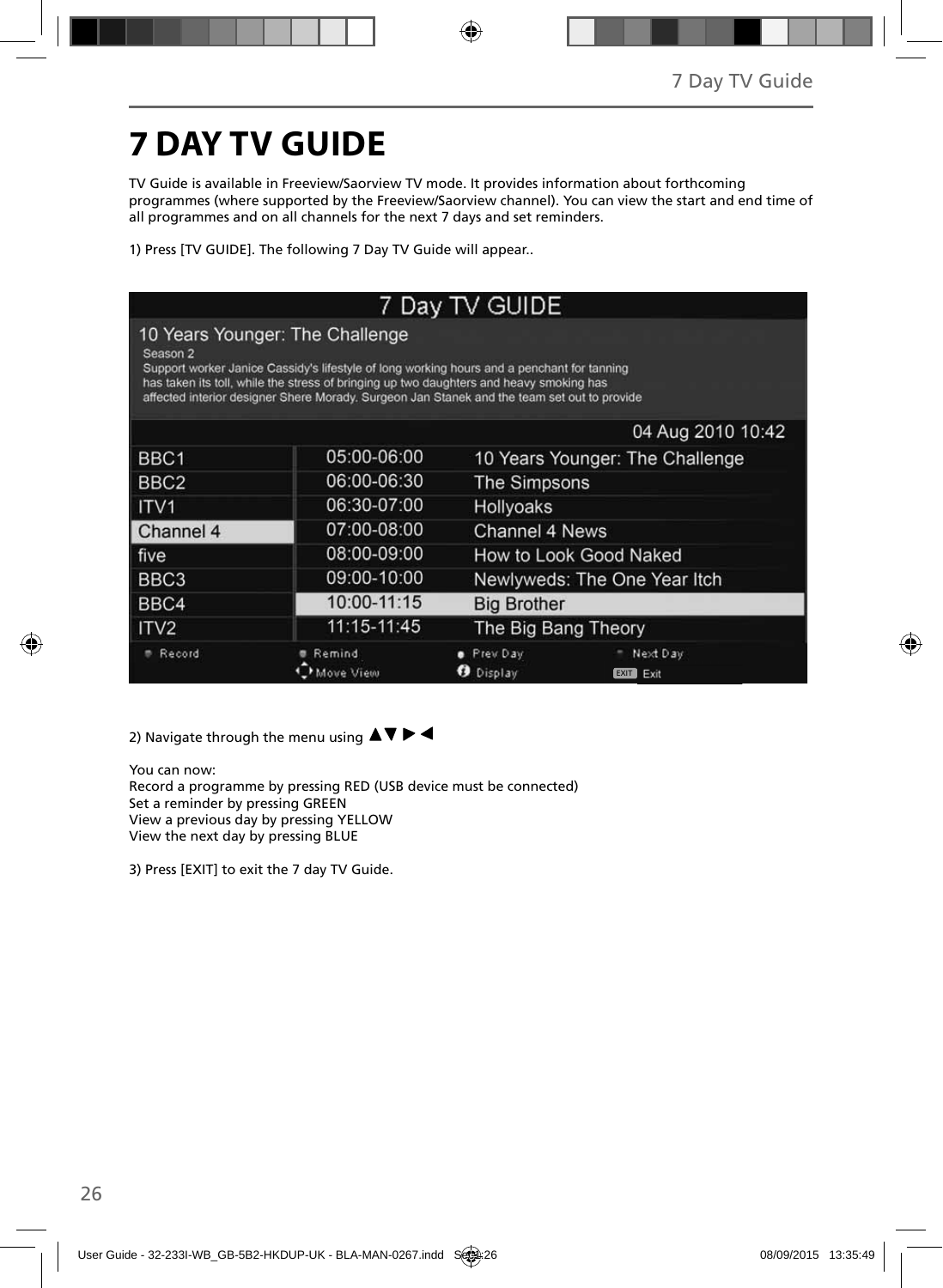## **USB RECORD - FREEVIEW/SAORVIEW MODE**

USB RECORD – FREEVIEW/SAORVIEW MODE

Built into this television is a USB record facility. This function is available in Freeview/Saorview mode when used in conjunction with a compatible USB memory stick or USB hard drive. The benefits of this are as follows:

- Pause live TV and then playback, fast forward and rewind (up to live TV)
- One button record, if you decide you want to record the current programme
- Easy programmable recording from the 7 day TV Guide
- Record TV and watch/listen back on your computer/laptop

Due to the nature of the product, it is necessary to use a high speed USB memory stick (as the TV reads from and writes to the memory stick at the same time, some memory sticks may not be suitable)

You can purchase high speed memory sticks from some computer stores, alternatively, we have a selection of tested and compatible memory sticks available to purchase directly from the helpline/web site.

Minimum Specification - USB Memory Stick

| <b>Read Speed</b>  | 20 MB/s (Mega Byte Per Second) |
|--------------------|--------------------------------|
| <b>Write Speed</b> | 6 MB/s (Mega Byte Per Second)  |

**If you wish to use a USB portable hard drive larger than 32GB, please refer to the FAQ section at the rear of this user guide.**

### Pause Live TV (Time Shift)

Pausing Live TV is very simple.



 $\Box$  Press the play/pause button and the television will pause and the live content will be recorded. To resume watching press play/pause again.

 $\bigcirc$  - Press fast forward to go forward in a recording (i.e. to skip adverts)

 $\bigcirc$  - Press fast rewind to go back in a recording (i.e. if you fast forwarded too far)

Tip: When you switch the TV to standby or change channel the Time Shift memory is wiped. To restart time shift you must press play/pause button.

#### One Button Record

At any point in time you may decide to record the current channel that you are watching. To do this you need to press the red button highlighted below.



Tip: This television contains one TV tuner, therefore it can only record the channel you are watching or record one channel while the television is in standby mode.

Note: USB record function is only avilable in Freeview/Saorview TV mode. Due to copyright laws and illegal copying/recording it is not possible to record to/from any other input/output source.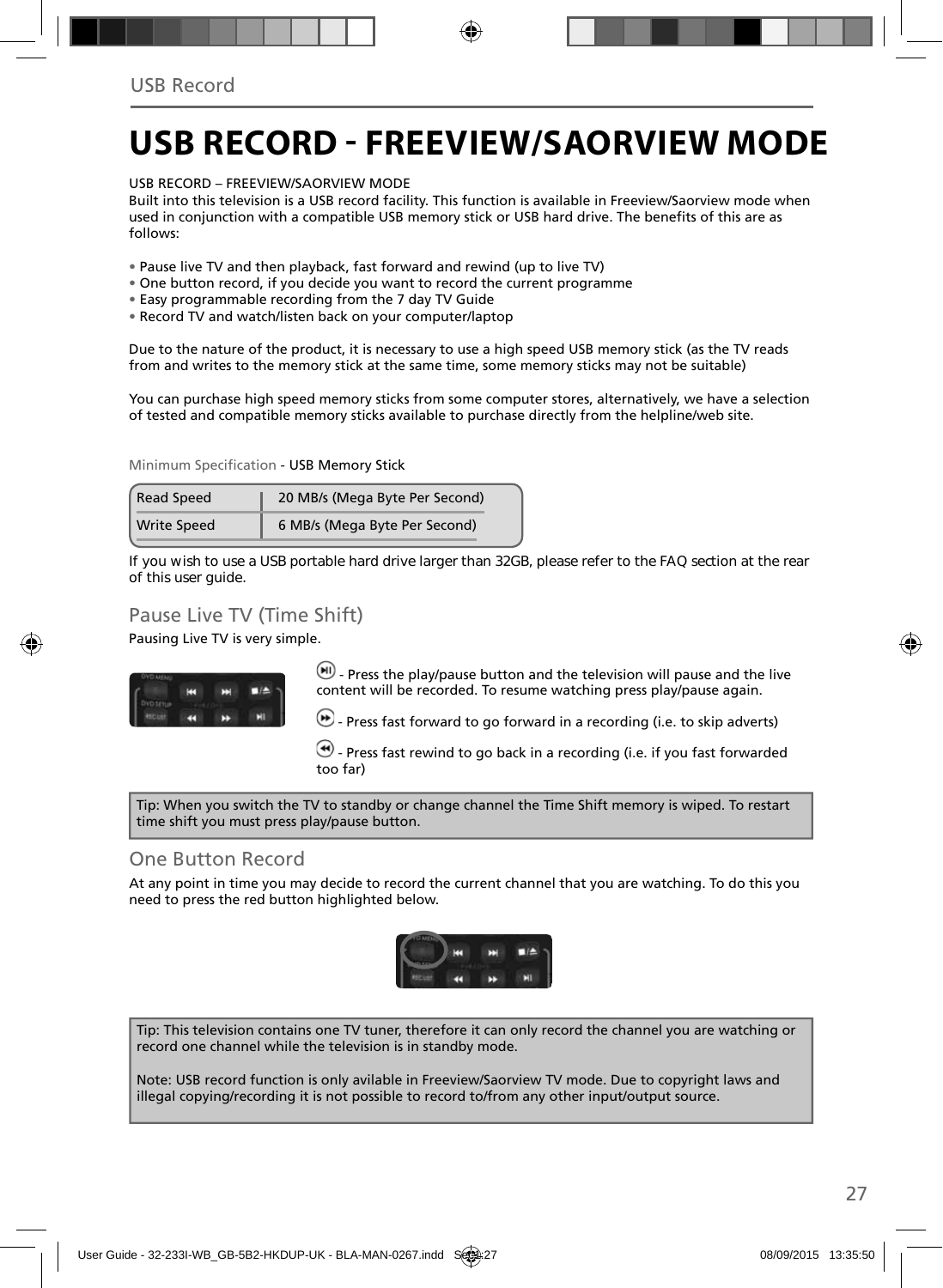## **USB MODE/MEDIA PLAYER**

USB mode offers playback of various different types of content that you have saved on your USB Memory Stick.

On switching to USB source the below menu screen will appear. The content will be divided into Photo, Music, Movie and Text based on file type.



1) You can navigate through the menus using the scroll  $\triangle \triangledown \triangleright \blacktriangleleft$  buttons. To confirm the item you wish to play/view press [OK] button.

| PHOTO  |   | m |
|--------|---|---|
| Return | C |   |

2) Select the drive you require. (If your drive only has 1 partition you will only see 1 item).



3) You can now access the item. Press OK to view. 4) Whilst viewing your media, you can control



the item by using the remote control buttons (below) or by pressing (INFO) to access the on-screen playback menu, you can now make your selection by using the  $\triangle \blacktriangledown \blacktriangleright \blacktriangleleft$  and (OK) buttons on the remote control.



Tip: If you experience a playback issue, please ensure the files being used are the correct format (example - the picture plays but no sound) See technical specification page for compatible file types

Note: USB extension cables are not recommended as they can cause a reduction in picture/audio quality and stoppages during play back of USB content.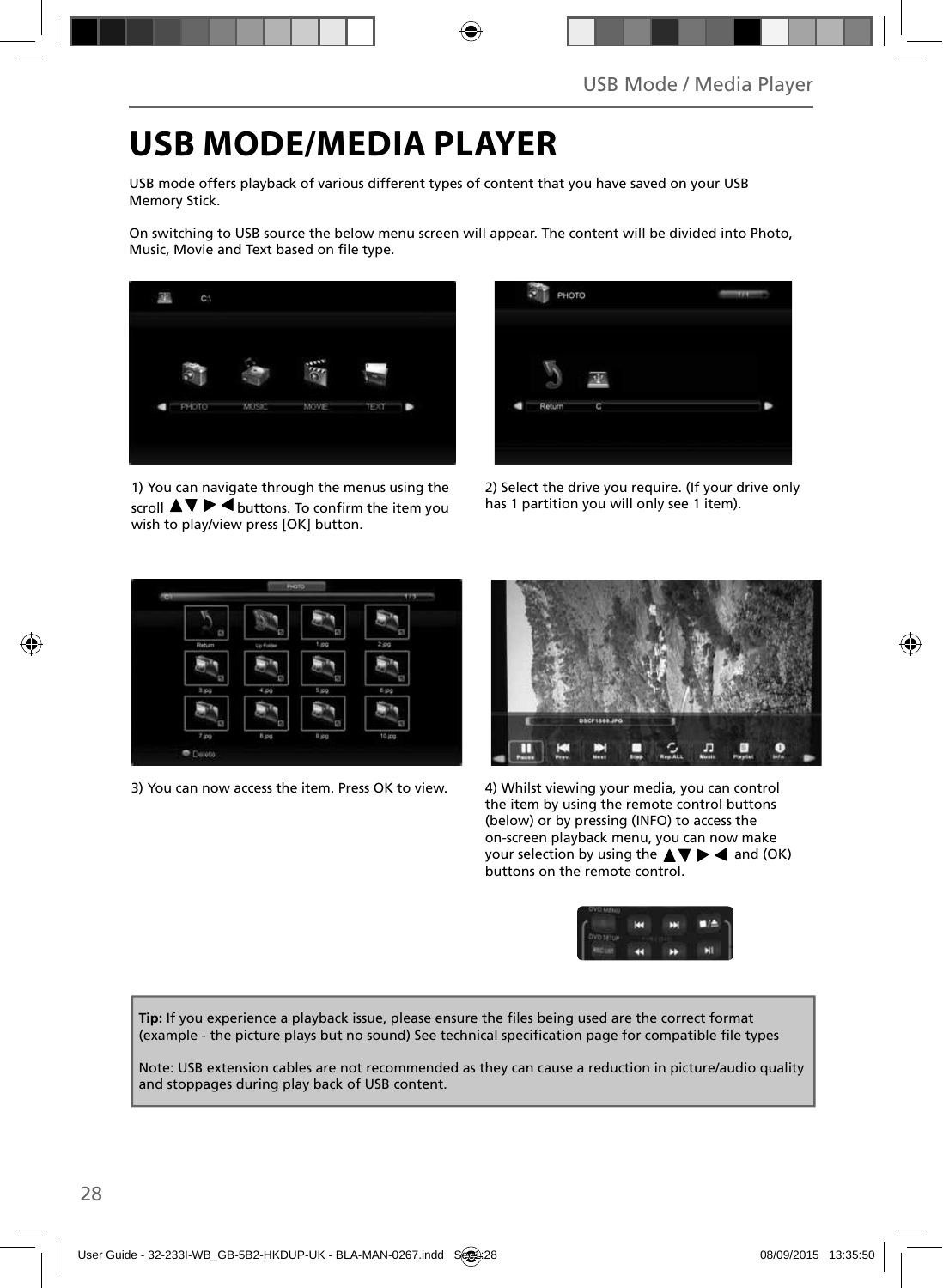### **USING YOUR TV WITH A SKY DIGITAL SET TOP BOX**

#### **Option 1) Connecting your TV to your Sky box (when both the TV and Sky Box are located in the same room)**

Depending on your Sky Box & TV model, connect either by SCART or HDMI cables (available separately).

If connecting by SCART, select the 'Input source' on the TV as SCART. If your TV does not have SCART, please refer to 'Connections' pages in this user guide for alternative ways to connect.

If connecting by HDMI, select the 'Input source' on the TV as HDMI (if the TV has more than 1 HDMI port, ensure you select the input source to match the HDMI numbered port on the rear of the TV).

If you wish to use your Sky remote to operate the TV's functions, you will need a Sky remote control (Revision 9 or later) and you will need to program a 4 digit code into it. See bottom of this page.

#### **Option 2) Connecting your TV to your Sky box (when your Sky box is located in a different room to the TV)**

Please note, if you are adding a 'Magic Eye/TV Link' to your system so that you can use your Sky remote control to change the Sky channel in the room where the 2nd TV is located, please refer to the instructions included with the TV link/magic eye in order to ensure the RF or RF2 output on your Sky box is powered on. (The red LED light on the TV link/magic eye will light up if the RF / RF2 output is correctly set up) If you do not have the instructions



Sky Box

**SCART** or HDMI cable

▔▃

that came with the TV link/magic eye, instructions on how to do it can be found on our web site.

1) To tune the TV to the Sky box, on the 2nd TV, select the 'Analogue' input source.

2) Select the channel that you wish to store the Sky box/channel on. (If you do not use channels 1-5 because you no longer have analogue terrestrial channels after digital switchover, you may choose to select channel 1 to store the Sky box/channel, if you still have and use analogue channels 1-5, you may for example decide that channel 6 is the best option for you).

3) Press the corresponding number on the remote control to select the desired analogue channel chosen as per point 2 above.

4) On the TV remote control, press Menu. Now navigate through the menus to select Manual Tuning or Analogue Manual tuning (refer to the Tuning/Channel menu section of this user guide if necessary)

5) Manually tune in the channel (usually, the Sky box is at a frequency between 800Mhz and 850Mhz) once the Sky box/channel is found, press 'OK' to store it.

If you wish to use your Sky remote to operate the TV's functions, you will need a Sky remote control (Revision 9 or later) and you will need to programme a 4 digit code into it. See below.

#### **Using a Sky remote or a universal remote to operate your TV**

**Sky remote control** - If you wish to use your Sky remote to operate the basic functions of your TV, you need to program a 4 digit code into it. Please note - you will need a Sky Revision 9 remote control (or later). **The code required for this television is 2134.** If you wish to upgrade/replace your existing Sky remote control to the latest version, you can do so on our website.

**Universal remote control** - If you wish to use a Universal remote control to operate your TV, please refer to the website for a full list of codes. (Please note we only have codes for One for All branded remote controls, if you have an alternative brand of Universal remote, please refer to the manufacturer for the code.)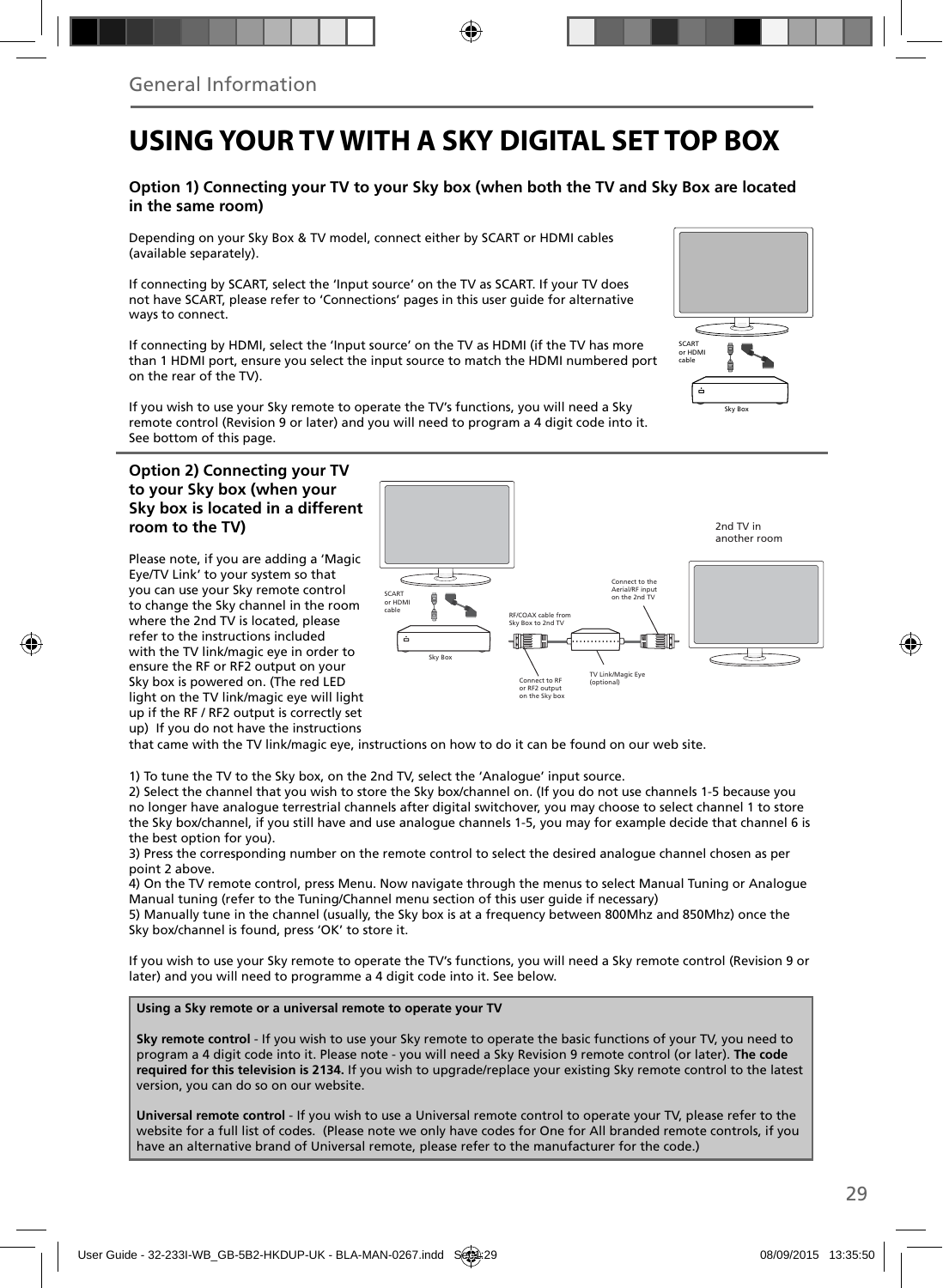## **FREQUENTLY ASKED QUESTIONS**

| General             | I would like to have louder<br>sound by connecting additional<br>speakers.                                                            | 1) Use the 3.5mm headphone output and a 3.5mm to phono cable (available separately) to<br>connect to an amplifier/surround sound system. Please note this will deactivate the TV's built<br>in speakers.<br>2) Connect a COAX cable from the TV's COAX output to your amplifier/surround systems<br>COAX input.                                                                                                                                                                                                                                                                                                                     |
|---------------------|---------------------------------------------------------------------------------------------------------------------------------------|-------------------------------------------------------------------------------------------------------------------------------------------------------------------------------------------------------------------------------------------------------------------------------------------------------------------------------------------------------------------------------------------------------------------------------------------------------------------------------------------------------------------------------------------------------------------------------------------------------------------------------------|
| General             | Why are some options in the<br>menu unavailable and greyed<br>out.                                                                    | Some options are only available in certain sources, i.e. HDMI. They are<br>unavailable in the other sources where they have no affect.                                                                                                                                                                                                                                                                                                                                                                                                                                                                                              |
| General             | Can I stop my TV automatically<br>turning off after 4hrs?                                                                             | Yes, in the 'Time' menu settings, scroll down to Auto standby and select OFF.                                                                                                                                                                                                                                                                                                                                                                                                                                                                                                                                                       |
| TV                  | I have tuned in Digital TV but I<br>am not receiving any or all of the<br>channels and/or the channels I<br>receive are breaking up.  | 1) Check you are in an area that can receive Freeview/Saorview, visit www.freeview.co.uk or<br>www.saorview.ie<br>2) Check you are using an aerial that is able to receive a good digital signal. In most cases,<br>you will need an outdoor digital hi-gain/wideband aerial. In areas that have excellent<br>digital coverage, you may be able to use a loft type aerial but it is highly likely that you will<br>also need to connect a booster between the back of the TV and the TV aerial wall socket.<br>Unfortunately, to receive a good enough digital signal, it is not possible to use a portable/<br>indoor type aerial. |
| TV                  | I have re-tuned my television<br>but when I switch it off it is not<br>storing the channels.                                          | If the TV does not save the channels when you power it off, it's likely the channel database<br>has become corrupt.<br>1) Turn off the TV.<br>2) Remove the RF/Aerial cable from the rear of the TV and then turn the TV back on again.<br>3) Using the remote control, press Menu followed by 8-8-8-8 to enter the initial setup/first<br>time installation menu.<br>4) Press OK (let the TV run the full tuning process).<br>5) Once completed, turn off the TV, reconnect the RF/Aerial cable then turn the TV back<br>on again.<br>6) Repeat steps 3 & 4.                                                                       |
| VCR/DVD<br>Recorder | I have connected the TV to my<br>VCR or DVD Recorder via SCART<br>but it is not recording.                                            | In addition to connecting via SCART, you should connect the aerial cable from the wall<br>socket to your VCR/DVD Recorder and another aerial cable from the VCR/DVD Recorder to<br>the TV.                                                                                                                                                                                                                                                                                                                                                                                                                                          |
| Game Consoles       | I have connected my<br>Playstation/Xbox to the TV via<br>HDMI, but I am not receiving<br>any pictures or sound on my<br>Television.   | 1) Ensure the TVs' source is set to HDMI.<br>2) Check your settings on your Playstation/Xbox are as per the Playstation/Xbox<br>instruction manual.                                                                                                                                                                                                                                                                                                                                                                                                                                                                                 |
| Game Consoles       | I have connected my<br>Playstation/Xbox to the TV via<br>Component cables (red, green<br>& blue) but I am not receiving<br>any sound. | Component cables only provide HD pictures. For the sound you will need to connect the red<br>& white audio cables on the Playstation/Xbox to the red & white phono inputs (or mini AV<br>input where fitted) on the rear of the TV. Please refer to the 'Connections' pages.                                                                                                                                                                                                                                                                                                                                                        |
| System Lock         | I have changed the password<br>on the television and now<br>forgotten it.                                                             | There is a master password of 4711, to gain access to the TV menu and reset the<br>normal password.                                                                                                                                                                                                                                                                                                                                                                                                                                                                                                                                 |
| USB Mode            | I have inserted a USB Memory<br>Key, but the TV does not<br>recognise it.                                                             | Ensure the USB Memory Key is formatted to type FAT32.                                                                                                                                                                                                                                                                                                                                                                                                                                                                                                                                                                               |
| USB Mode            | Using a USB portable hard drive<br>/ larger than 32GB.                                                                                | If you wish to use a portable hard drive larger than 32GB, please note that it must be<br>formatted to the FAT32 file system in order to operate on this TV. Windows XP/Vista<br>computers are only capable of formatting up to 32GB, therefore, you will need a software<br>programme/utility to format larger hard drives.<br>Please refer to the website, www.umc-uk.co.uk, for more information.                                                                                                                                                                                                                                |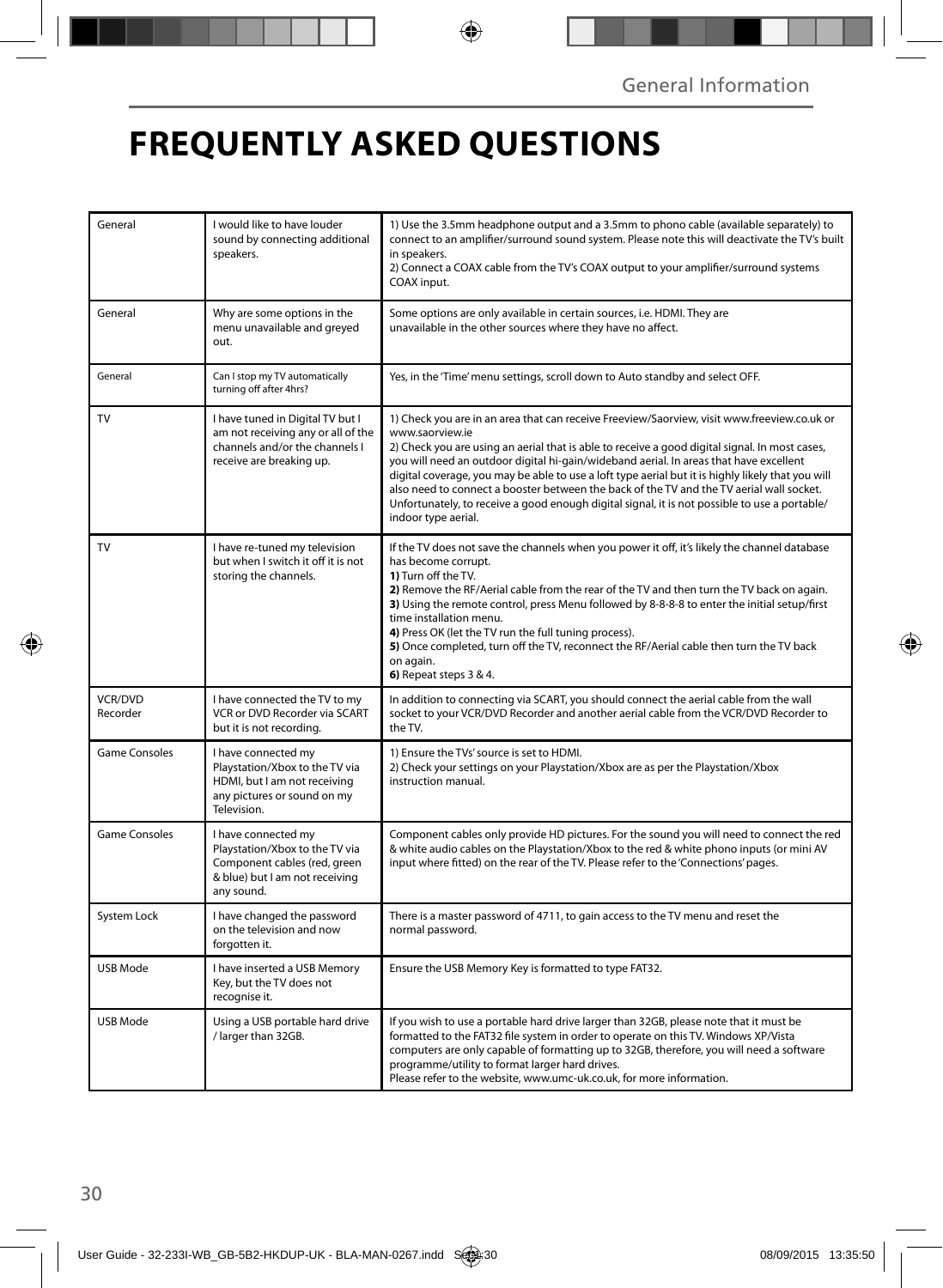## **FREQUENTLY ASKED QUESTIONS**

| <b>DVD</b>        | I have inserted a disc but it is<br>not playing.                                        | 1) Ensure you have inserted the disc facing the correct way.<br>2) Ensure the disc is clean and is not scratched.<br>3) Some copied discs will not play.<br>4) Check the DVD is a region 2 disc - to change the region of the DVD player, refer to<br>www.umc-uk.co.uk, select 'Changing DVD Region' in the 'Product Support' section                                                            |
|-------------------|-----------------------------------------------------------------------------------------|--------------------------------------------------------------------------------------------------------------------------------------------------------------------------------------------------------------------------------------------------------------------------------------------------------------------------------------------------------------------------------------------------|
| <b>DVD</b>        | I have pressed the eject button<br>but the disc is not coming out.                      | To eject the disc hold the stop/eject button for 4 seconds.                                                                                                                                                                                                                                                                                                                                      |
| <b>USB Record</b> | I cannot change the channel,<br>access the menu or use the red<br>button.               | During time shift you cannot change the channel, access the menu or use the red button.                                                                                                                                                                                                                                                                                                          |
| <b>USB Record</b> | When using the USB to record<br>the picture 'breaks up' or<br>experience loss of sound. | Check the USB memory stick meets the minimum read speed requirements. Standard<br>definition channels require a read speed of 20 MB/s (Mega Byte per second) and a<br>write Speed of 6 MB/s (Mega Byte per second) HD channels require the read speed of 80<br>MB/s (Mega Byte per second) and a write speed of 40 MB/s (Mega Byte per second). USB 3.0<br>sticks should be used where possible. |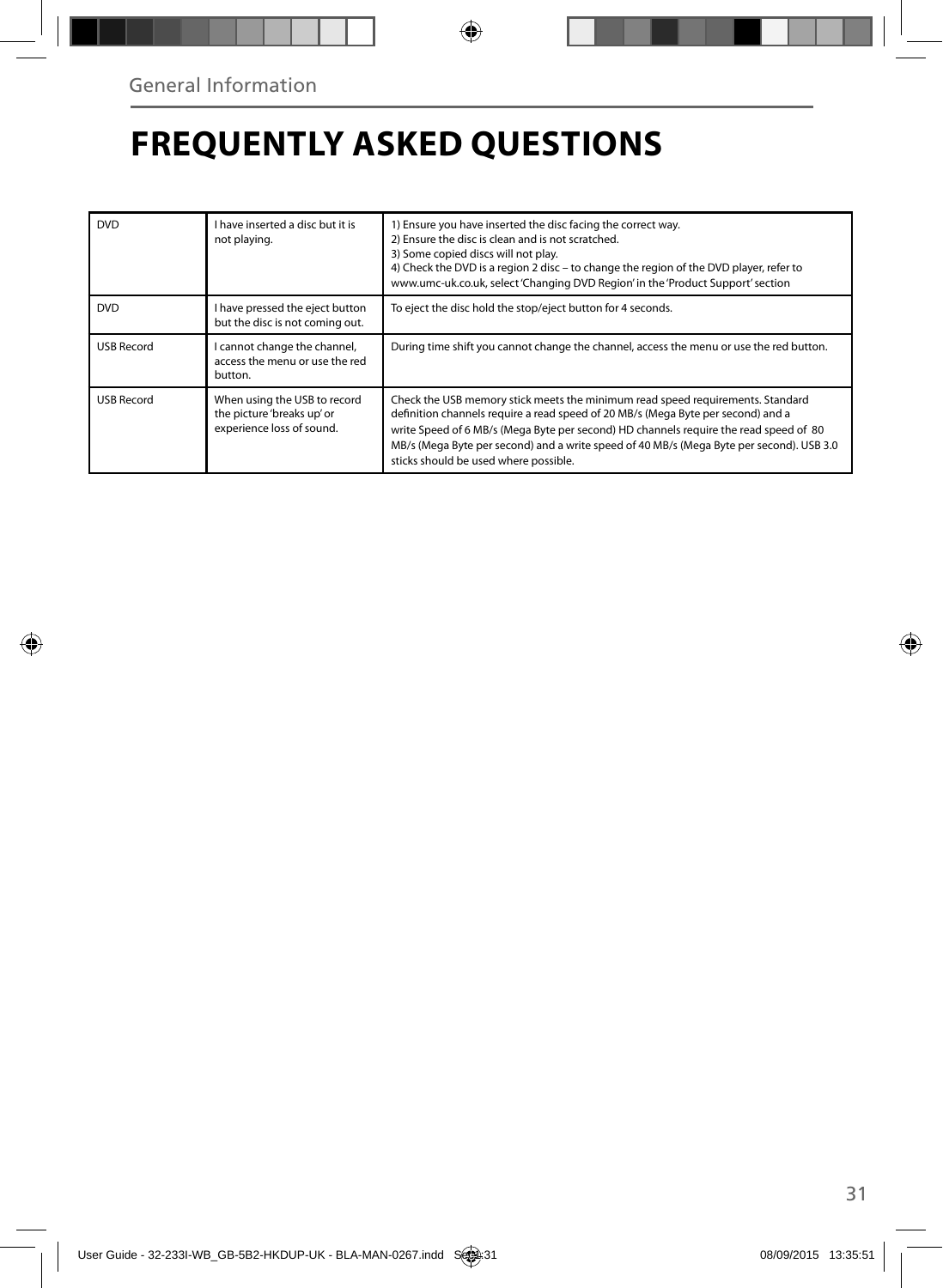## **TECHNICAL SPECIFICATION**

### **Product fiche**

| <b>Trademark</b>                                                                                                                                                                                                 | <b>Blaupunkt</b>                             |  |
|------------------------------------------------------------------------------------------------------------------------------------------------------------------------------------------------------------------|----------------------------------------------|--|
| <b>Model ID</b>                                                                                                                                                                                                  | 32/233I-WB-5B2-HKDUP<br>32/233I-GB-5B2-HKDUP |  |
| Energy effiency class                                                                                                                                                                                            | $A+$                                         |  |
| Visible screen size (diagonal)                                                                                                                                                                                   | 81 cm / 32 inches                            |  |
| On mode power consumption                                                                                                                                                                                        | 31.0W                                        |  |
| Annual energy consumption *1                                                                                                                                                                                     | 45 kWh                                       |  |
| Standby power consumption *2                                                                                                                                                                                     | $<$ 0.50 W                                   |  |
| Off mode power consumption                                                                                                                                                                                       | 0 <sub>W</sub>                               |  |
| Screen resolution                                                                                                                                                                                                | 1366 (H) x 768 (V)                           |  |
| *1: Energy consumption XYZ kWh per year, based on the power consumption of the television<br>operating 4 hours per day for 365 days. The actual energy consumption will depend on how the<br>television is used. |                                              |  |

\*2: When the TV is turned off with the remote control/standby button and no function is active.

### **Additional Technical Information**

| <b>RF</b>                       | 75 ohm Antenna / Analog / DVB                                                                                                                                                          |
|---------------------------------|----------------------------------------------------------------------------------------------------------------------------------------------------------------------------------------|
| Inputs                          | 3 x HDMI, 1 x USB, 1 x Mini Composite/Video & L/R Audio<br>shared for Composite/Video & Component/YPbPr,<br>1 x Mini Component/YPbPr, 1 x VGA/PC,<br>1 x 3.5mm jack for PC audio input |
| <b>Sound Outputs</b>            | 1 x Coax Audio output, 1 x 3.5mm Headphone                                                                                                                                             |
| Sound power,<br>watts (RMS)     | $2 \times 8$                                                                                                                                                                           |
| Voltage and power consumption   | 110-240y 50 / 60Hz<br>31/45/80W (ecomode/standard/max)                                                                                                                                 |
| Dimensions including stand (mm) | 733 W x 482 H x 180 D                                                                                                                                                                  |
| Net weight (Kgs)                | 5.9                                                                                                                                                                                    |
| <b>Wall Mounting</b>            | VESA 200 x 100 (mm)                                                                                                                                                                    |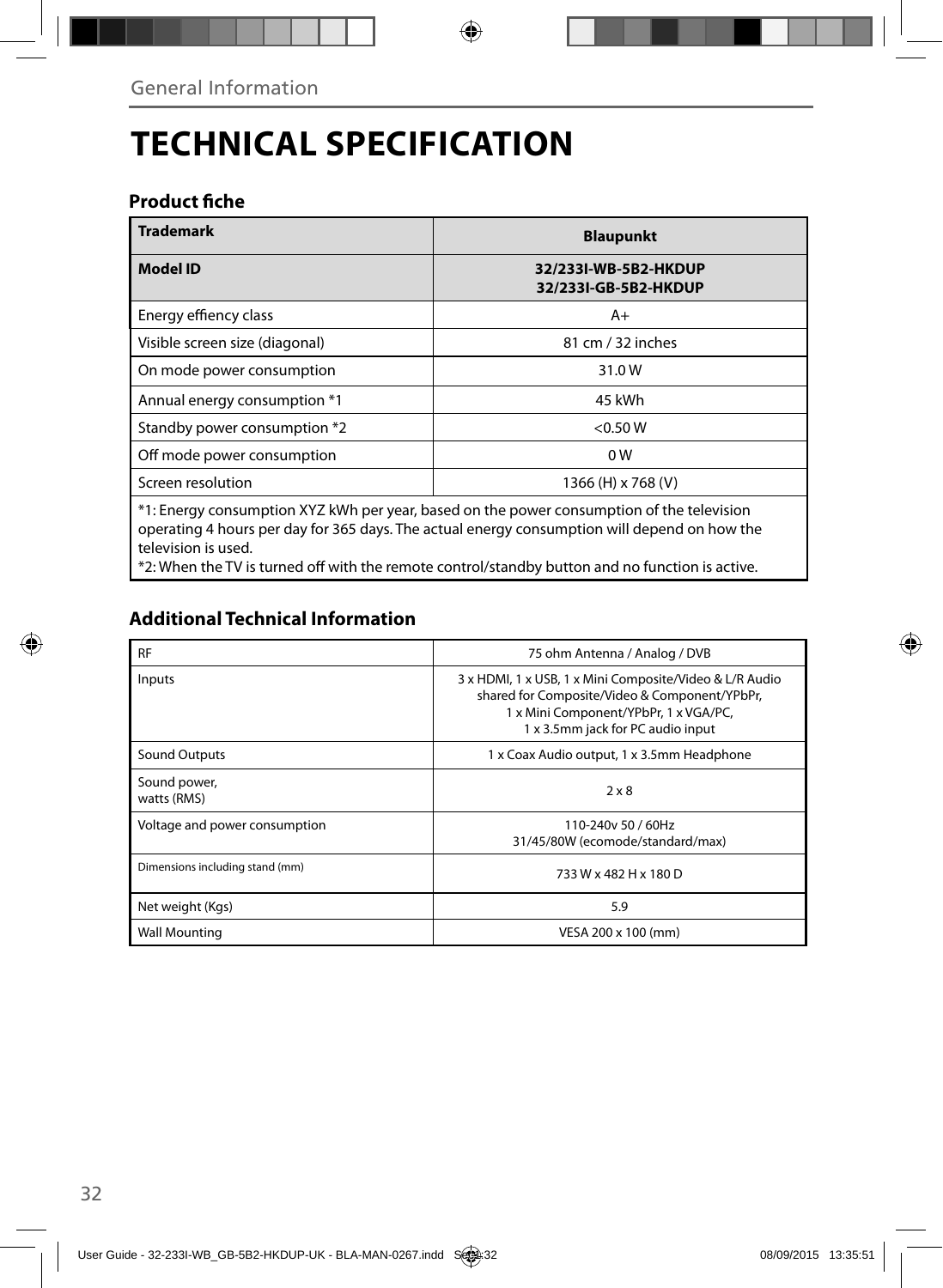## **TECHNICAL SPECIFICATION**

### **Compatible files in USB Mode**

| <b>Media</b> | File Ext.      | Codec                                         |                         | Remark                                                                        |
|--------------|----------------|-----------------------------------------------|-------------------------|-------------------------------------------------------------------------------|
|              |                | Video                                         | Audio                   |                                                                               |
| Movie        | .mpg           | MPEG-1, MPEG-2                                |                         | Max Resolution: 1920x1080<br>Max Data rate: 40 Mbps                           |
|              | .avi           | DivX, Xvid, MJPEG,<br>MPEG-4 SP/ASP,<br>H.264 | MP3, WMA,<br><b>AAC</b> | Max Resolution: 1920x1080<br>Max Data rate: 20 Mbps                           |
|              | .ts            | MPEG-2, H.264                                 |                         |                                                                               |
|              | .mov/<br>.mkv  | MPEG-4 SP/ASP,<br>H.264                       |                         |                                                                               |
|              | .dat           | MPEG-1                                        |                         |                                                                               |
|              | .mp4           | MPEG-4 SP/ASP,<br>H.264                       |                         |                                                                               |
|              |                | MPEG-1, MPEG-2                                |                         | Max Resolution: 720x576<br>Max Data rate: 40 Mbps                             |
|              | .vob           | MPEG-2                                        |                         |                                                                               |
| Music        | mp3.           |                                               | MP3                     | Sample Rate 8K-48KHz<br>Bit rate: 32K - 320Kbps<br>Channel: Mono/Stereo       |
|              | .wma           |                                               | <b>WMA</b>              |                                                                               |
|              | .m4a/<br>.aac  |                                               | <b>AAC</b>              | Sample Rate 16K-48KHz<br>Bit rate: $32K \sim 442Kbps$<br>Channel: Mono/Stereo |
| Photo        | .jpg/<br>.jpeg | Progressive JPEG                              |                         | Max Resolution: 1024x768                                                      |
|              |                | <b>Baseline JPEG</b>                          |                         | Max Resolution: 8192x8192                                                     |
|              | .bmp           | <b>BMP</b>                                    |                         | Max Resolution: 6500x6500<br>Pixel Depth 1/4/8/16/24/32 bpp                   |
|              | .png           | Non-Interlaced                                |                         | Max Resolution: 3000x3000                                                     |
|              |                | Interlaced                                    |                         | Max Resolution: 1500x1500                                                     |